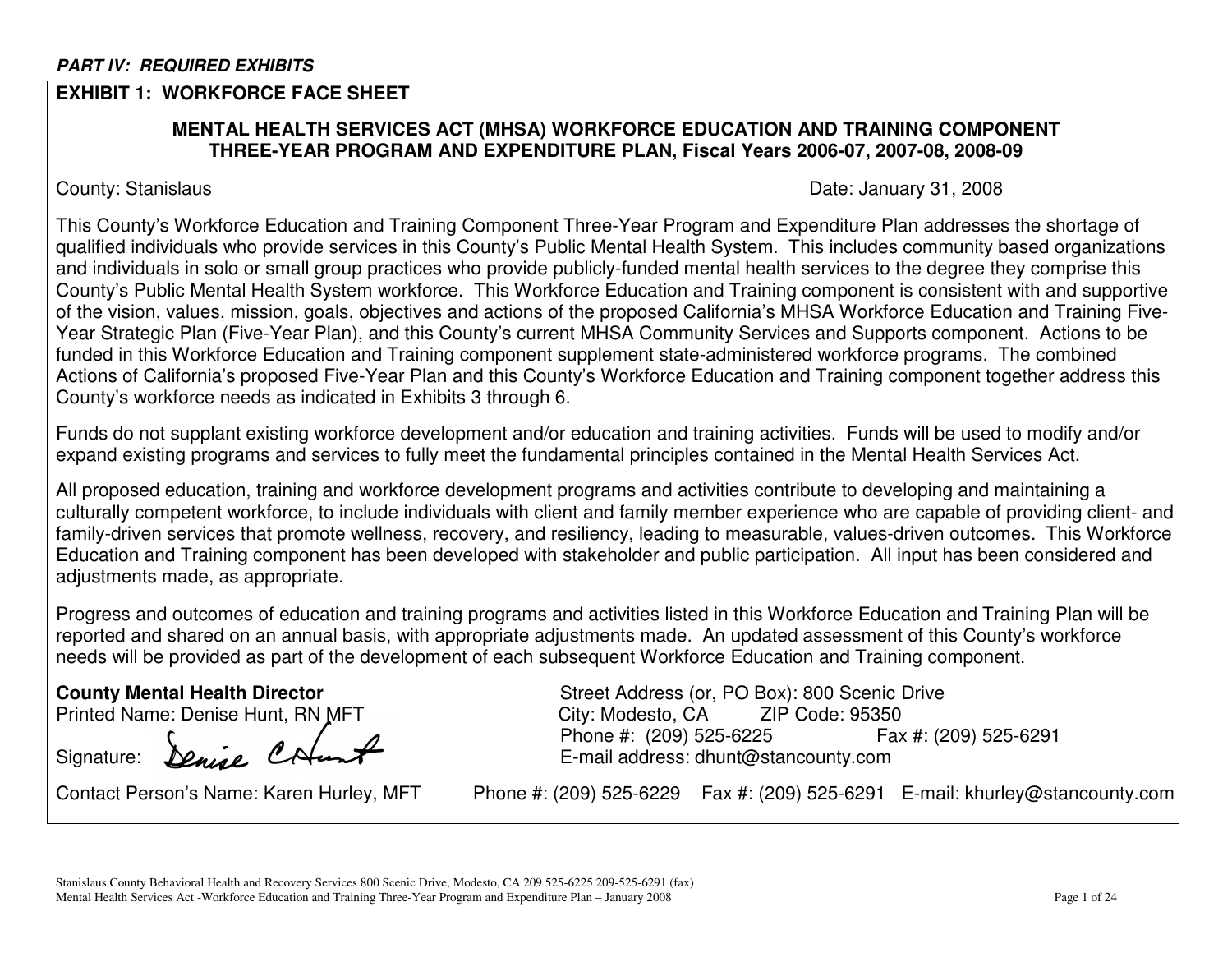# **TABLE OF CONTENTS**

| Page                 |  |
|----------------------|--|
| $\blacktriangleleft$ |  |
| 3                    |  |
| 6                    |  |
| 14                   |  |
| 23                   |  |
| 24                   |  |
|                      |  |
|                      |  |
|                      |  |
|                      |  |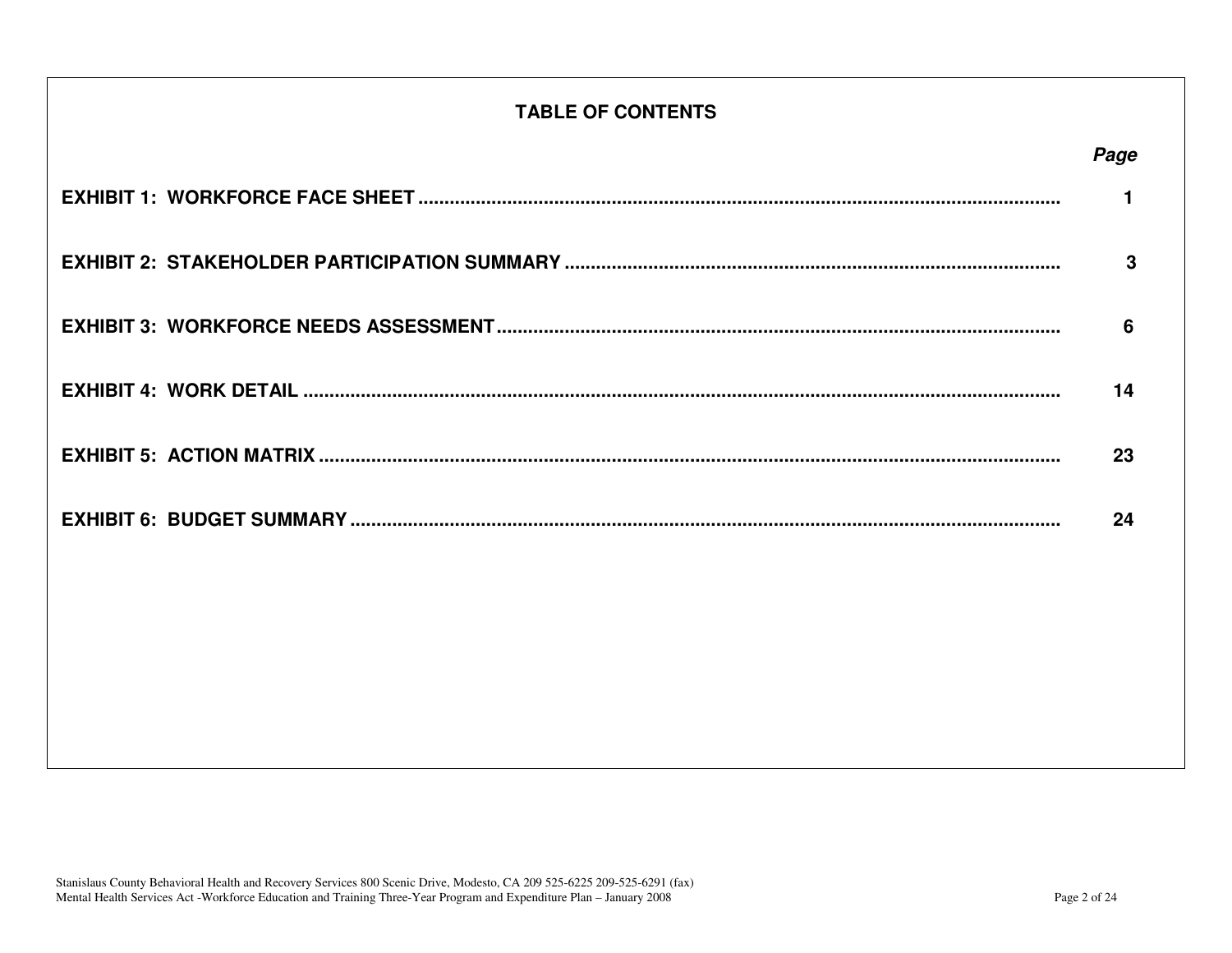# **EXHIBIT 2: STAKEHOLDER PARTICIPATION SUMMARY**

Counties are to provide <sup>a</sup> short summary of their planning process, to include identifying stakeholder entities involved and the nature of the planning process; for example, description of the use of focus groups, planning meetings, teleconferences, electronic communication, use of regional partnerships.

Stanislaus County Behavioral Health and Recovery Services has completed its planning process for the Workforce Education and Training component of Mental Health Services Act. The Plan that follows strongly utilizes recent stakeholder input and builds on the initial community planning process conducted in 2005. All required exhibits are included in the Plan and <sup>a</sup> brief description of the methodology we used for the Workforce Needs Assessment is included on page 11 in the Results Section of Exhibit 3. There are eight action plans and all funding categories include at least one action plan as follows; two Workforce Staffing Support, two Training and Technical Assistance, two Mental Health Career Pathways, one Residency, Internship Programs, and one Financial Incentives Programs. Each action in the Plan addresses one or more of the gaps identified in the Workforce Needs Assessment, however, some gaps identified are not addressed at this time due to limitations in the amount of funds available or because they will be addressed through State-funded programs (loan assumption). The overarching goal of this plan will be furthering MHSA essential elements throughout the existing workforce and expanding capacity to implement all other components of MHSA. We believe the Plan establishes a starting point as well as <sup>a</sup> structure that delivers us to <sup>a</sup> future with <sup>a</sup> public mental health workforce with expanded capacity to be an integrated service system that delivers recovery-oriented, culturally competent, consumer-driven and family memberdriven services through collaboration with community partners.

Stanislaus County conducted an open stakeholder process with the support and partnership of the Stanislaus County Mental Health Board in 2005 that included approximately 1500 stakeholders who participated in various parts of the initial community planning process. Throughout 2006, as BHRS implemented its CSS plan, feedback from our stakeholder partners has informed the planning process for Workforce Development. More recently, <sup>a</sup> survey of training needs of consumers and family members was conducted in 2007, led by <sup>a</sup> small cohort of consumers/family members, and the BHRS Training Coordinator in collaboration with <sup>a</sup> researcher from CSU Stanislaus.

Stanislaus County again conducted an open stakeholder process with the support and partnership of the Stanislaus County Mental Health Board for this component that successfully engaged over 400 stakeholders including BHRS staff, community based organization staff, consumers, family members, diverse community groups, educational partners, law enforcement and other community partners. Methods used include stakeholder meetings, surveys, key informant interviews, regional partnership meetings and consultations with content experts. The content of stakeholder meetings included overview and background on MHSA, summary of workforce assessment tool results, training on state and local "Actions" and information regarding key points in the local planning process, e.g., public hearing date.

Stanislaus County Behavioral Health and Recovery Services 800 Scenic Drive, Modesto, CA 209 525-6225 209-525-6291 (fax) Mental Health Services Act -Workforce Education and Training Three-Year Program and Expenditure Plan – January 2008 Page 3 of 24 We conducted separate meetings with stakeholders in the following groupings: consumer/family member staff of BHRS and Community Based Organizations, consumer/family members at large, BHRS and CBO staff from all classifications (direct services, administrative and support) grouped by similar systems of care/divisions, regional partnership educators and other agency partners. In order to gain input from diverse communities, BHRS contracted with the following four community based organizations to conduct stakeholder meetings and provide <sup>a</sup> written report: El Concilio (Hispanic Communities), West Modesto King Kennedy Neighborhood Collaborative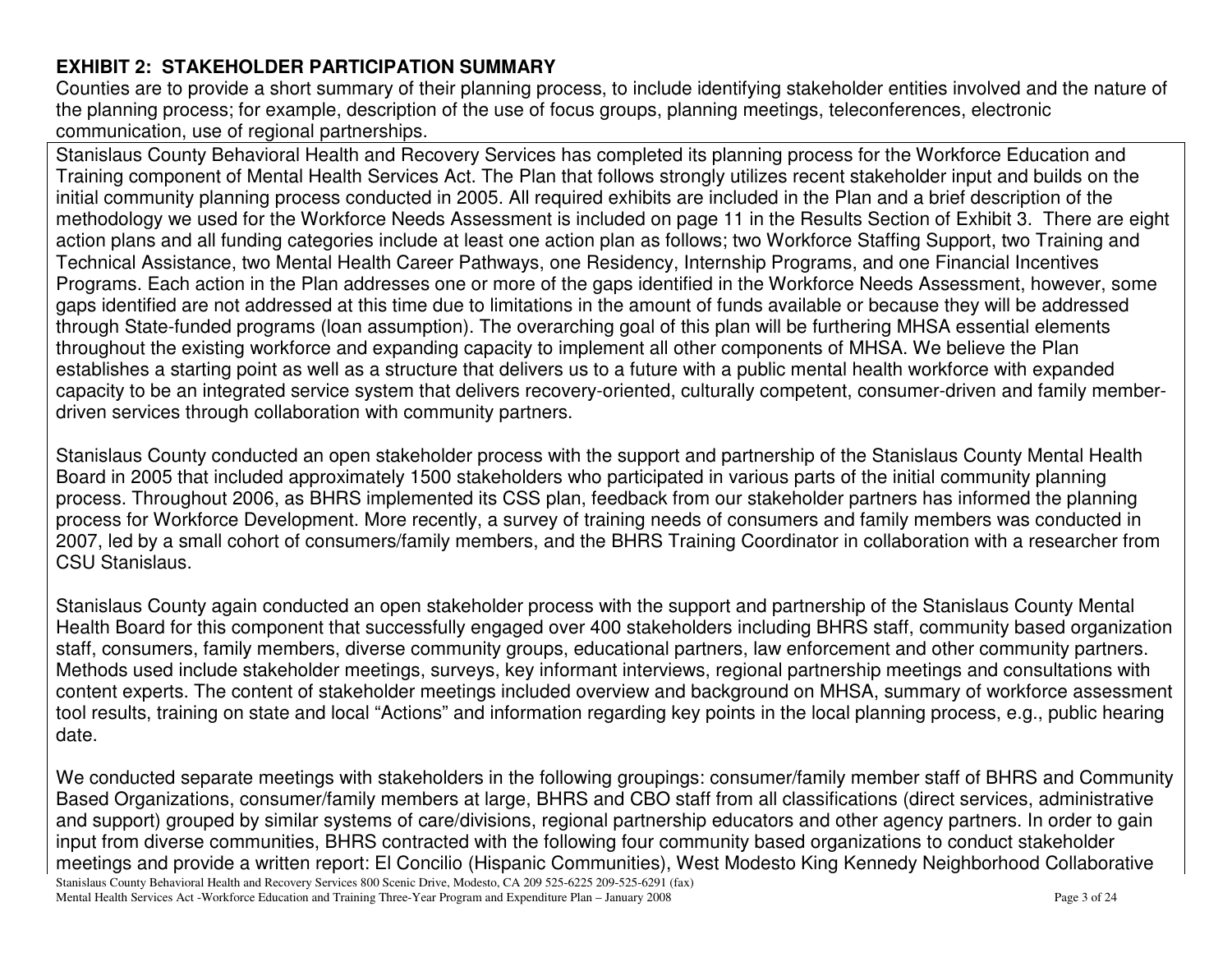(African American Communities), The Bridge - Sierra Vista (South East Asian Communities) and Stanislaus County Pride Center (LGBTQ Communities). Pride Center conducted an online survey and focus groups to achieve their results. Information was also used from the previously mentioned consumers and family member training needs survey. This training needs survey was conducted by <sup>a</sup> researcher at Cal State University Stanislaus who used surveys and focus groups to obtain input from 200 individuals; including Spanish-Speaking individuals.

Following completion of the broad general stakeholder process, the Representative Stakeholder Steering Committee was convened to assist with prioritizing the large amount of input gathered. The Representative Stakeholder Steering Committee is <sup>a</sup> forty-member committee with the core responsibility of providing guidance to Behavioral Health and Recovery Services in establishing initial priorities for the first three-year Workforce Plan. The Steering Committee has convened and served in this capacity each time there is <sup>a</sup> new MHSA component or Growth Funds available to the County. Membership of the Steering Committee consists of representatives of community stakeholder groups that have been involved in earlier phases of MHSA planning, all required stakeholders groups are included. The spirit of the Steering Committee from the start continues to be one of working together cooperatively with <sup>a</sup> purpose. As <sup>a</sup> result, the Steering Committee accomplished their mission in two meetings. On November 15, 2007, the Steering Committee participated in <sup>a</sup> voting process prioritizing the themes of the general stakeholder input. On December 4, 2007, the Steering Committee reviewed draft copies of Exhibit 4 and 5 and reached consensus on BHRS's proposed direction for final Workforce Plan development. To reach consensus on the prioritized recommendations, the Steering Committee used the Gradients of Agreement tool. The stakeholder process was <sup>a</sup> very focused process that has led us to develop <sup>a</sup> Plan that we believe is responsive to Workforce Education and Training Plan Requirements.

Verbal feedback at the end of each stakeholder meeting and focus group was very positive. Feedback from 105 written evaluations was also favorable (88% - 95% favorable responses) to five questions posed on the evaluation. Two of the highest rated responses were 95% favorable to the statement, "I plan to continue my participation in the Mental Health Services Act process" and 94% favorable to the statement, "I had the opportunity to provide input for the Mental Health Services Act planning process". A third statement that received a 92% favorable response was, "The data from the process was presented in <sup>a</sup> way I can understand." Favorable responses from the community planning process are an important ingredient of the integrity of the workplan that was developed for public review and comment.

A complete draft of the Workforce Education and Training Plan that included all exhibits was posted for public review and comment on December 26, 2007. An electronic copy was posted on the County's website: <u>www.stanislausmhsa.com, </u>paper copies were sent to thirteen Stanislaus County Public Library resource desks, electronic notification was sent to all BHRS service sites with <sup>a</sup> link to www.stanislausmhsa.com announcing the posting of the Plan, Representative Stakeholder Steering Committee members were sent notice informing them of the start of the 30-day review. The general public was notified by public notice posted in seven newspapers throughout Stanislaus County including <sup>a</sup> newspaper serving the Latino community. The notice included reference to www.stanislausmhsa.com and a phone number for requesting a copy of the Plan. For ease of public review and comment, the last page of the Request for Funding was <sup>a</sup> feedback form in English and Spanish. Public review and comment closed with <sup>a</sup> public hearing at the Mental Health Board meeting on January 24, 2008.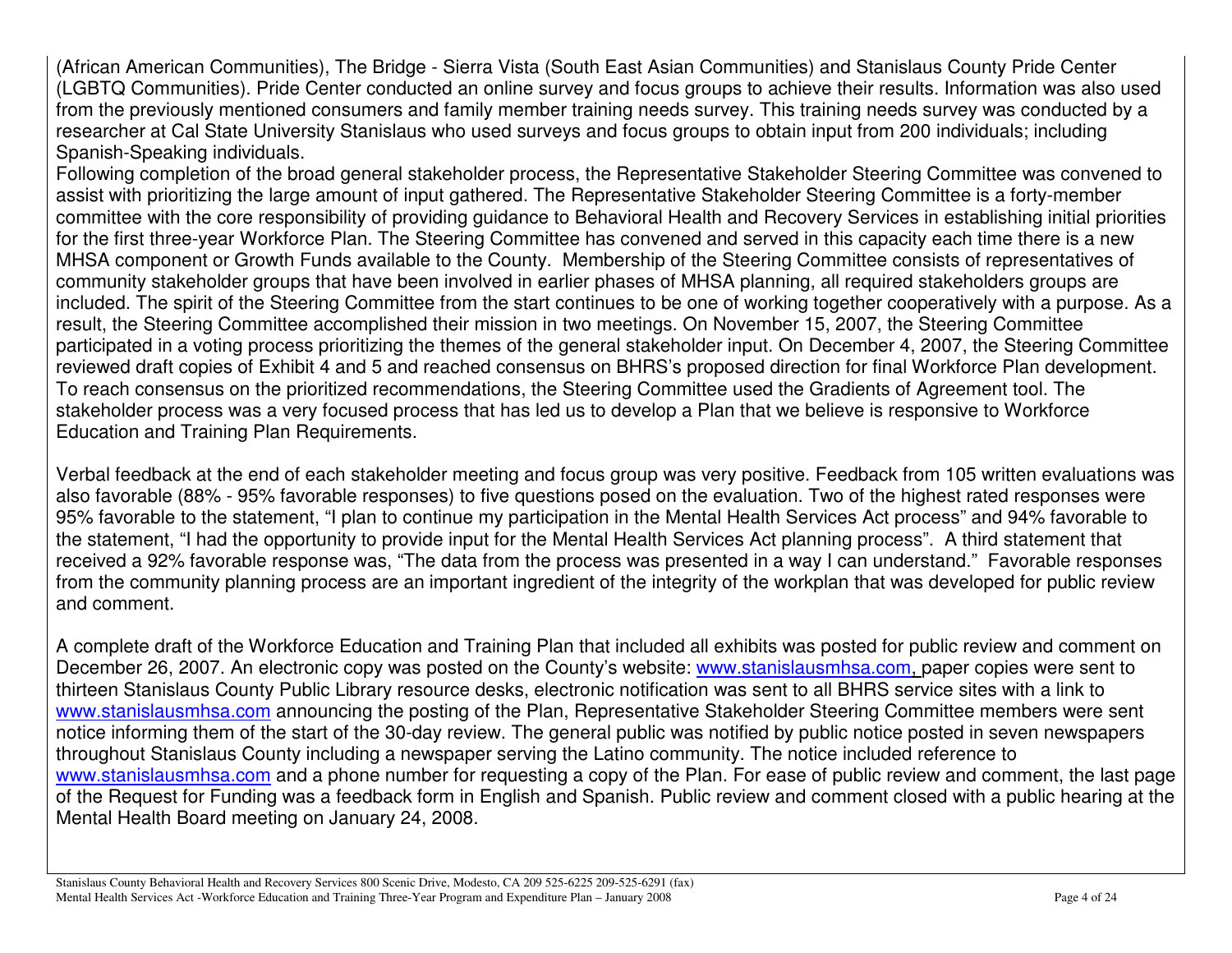During the 30-day public review and comment period, feedback from stakeholders was received which included written and verbal comments. Some questions came up related to stakeholders' clarifying and understanding the Exhibit 3-Workforce Needs Assessment. Several verbal comments affirmed that BHRS had successfully addressed community stakeholder input in the plan. A suggestion emerged from the public comment period that resulted in <sup>a</sup> plan revision to the first objective listed in Action #8 - Targeted Financial Incentives to Increase Workforce Diversity. As <sup>a</sup> result of the comment, the objective was expanded to include <sup>a</sup> broader range of educational entities that may contract with BHRS in the effort to increase workforce diversity.

By using the full amount of Stanislaus County's planning estimate, BHRS is proposing to implement this Workforce Development Plan.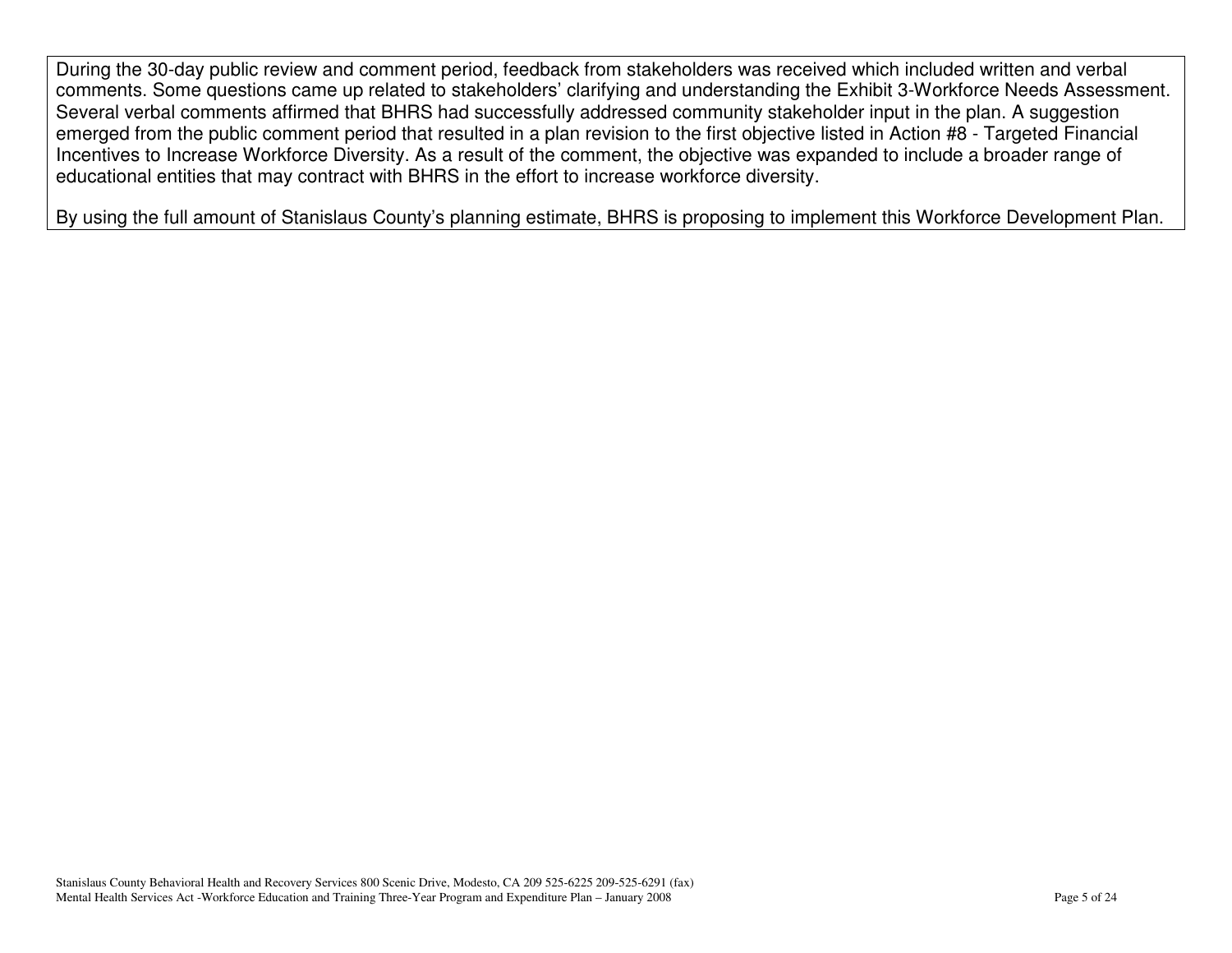|                                                                          |                  |                         | #FTE                        |                       |                  | Race/ethnicity of FTEs currently in the workforce -- Col. (11)   |                   |                  |                  |                                                                            |
|--------------------------------------------------------------------------|------------------|-------------------------|-----------------------------|-----------------------|------------------|------------------------------------------------------------------|-------------------|------------------|------------------|----------------------------------------------------------------------------|
| new                                                                      | Esti-            | Position                | estimated to                |                       |                  |                                                                  |                   |                  |                  | #FTE                                                                       |
|                                                                          | mated            | hard to fill?           | meet need in                |                       |                  | African-                                                         |                   |                  |                  | filled                                                                     |
|                                                                          | #FTE<br>author-  | $1 = Yes$ ;<br>$0 = No$ | addition to #<br><b>FTE</b> | White/ Cau-<br>casian | His-             | Ameri-<br>an/Black                                               | Asian/<br>Pacific | Native<br>Ameri- | Multi            | $(5)+(6)+$                                                                 |
| Major Group and Positions                                                | ized             |                         | authorized                  |                       | panic/<br>Latino |                                                                  | Islander          | can              | Race or<br>Other | $(7)+(8)+$<br>$(9)+(10)$                                                   |
|                                                                          | $\overline{(2)}$ | $\overline{3)}$         | (4)                         | (5)                   | (6)              | $\overline{(7)}$                                                 | (8)               | (9)              | (10)             | (11)                                                                       |
| A. Unlicensed Mental Health Direct Service Staff:                        |                  |                         |                             |                       |                  |                                                                  |                   |                  |                  |                                                                            |
| County (employees, independent contractors, volunteers):                 |                  |                         |                             |                       |                  |                                                                  |                   |                  |                  |                                                                            |
| Mental Health Rehabilitation Specialist                                  | 45.8             |                         | 92.0                        |                       |                  |                                                                  |                   |                  |                  |                                                                            |
| Case Manager/Service Coordinator                                         |                  | 0                       |                             |                       |                  |                                                                  |                   |                  |                  |                                                                            |
| Employment Services Staff                                                |                  | $\Omega$                |                             |                       |                  |                                                                  |                   |                  |                  |                                                                            |
|                                                                          | 8.0              |                         | 16.0                        |                       |                  |                                                                  |                   |                  |                  |                                                                            |
|                                                                          | 11.46            |                         | 24.0                        |                       |                  |                                                                  |                   |                  |                  |                                                                            |
| Family Member Support Staff                                              | 8.56             |                         | 17.0                        |                       |                  |                                                                  |                   |                  |                  |                                                                            |
|                                                                          |                  | ∩                       |                             |                       |                  | (Unlicensed Mental Health Direct Service Staff; Sub-Totals Only) |                   |                  |                  |                                                                            |
| Other Unlicensed MH Direct Service Staff                                 | 90.4             |                         | 39.0                        |                       |                  |                                                                  |                   |                  |                  |                                                                            |
| Sub-total, A (County)                                                    | 164.22           |                         | 188.0                       | 68.81                 | 35.43            | 9.96                                                             | 19                | 4.03             | 0                | 137.23                                                                     |
| All Other (CBOs, CBO sub-contractors, network providers and volunteers): |                  |                         |                             |                       |                  |                                                                  |                   |                  |                  |                                                                            |
| Mental Health Rehabilitation Specialist                                  | 19.0             |                         | 35.0                        |                       |                  |                                                                  |                   |                  |                  |                                                                            |
| Case Manager/Service Coordinator                                         | 44.74            |                         | 86.0                        |                       |                  |                                                                  |                   |                  |                  |                                                                            |
| Employment Services Staff                                                | 4.6              |                         | 12.2                        |                       |                  |                                                                  |                   |                  |                  |                                                                            |
|                                                                          | 1.0              |                         | 3.0                         |                       |                  |                                                                  |                   |                  |                  |                                                                            |
|                                                                          | 12.0             |                         | 28.0                        |                       |                  |                                                                  |                   |                  |                  |                                                                            |
|                                                                          | 4.35             |                         | 13.2                        |                       |                  |                                                                  |                   |                  |                  |                                                                            |
|                                                                          |                  | $\Omega$                | 3.0                         |                       |                  |                                                                  |                   |                  |                  | (Unlicensed Mental Health Direct Service Staff; Sub-Totals and Total Only) |
| Other Unlicensed MH Direct Service Staff                                 | 14.0             |                         | 30.0                        |                       |                  |                                                                  |                   |                  |                  |                                                                            |
| Sub-total, A (All Other)                                                 | 99.69            | 8                       | 210.4                       | 41.8                  | 25.45            | 4.0                                                              | 2.5               | 2.6              | 6.4              | 82.75                                                                      |
| Total, A (County & All Other):                                           | 263.91           | 12                      | 398.4                       | 110.61                | 60.88            | 13.96                                                            | 21.5              | 6.63             | 6.4              | 219.98                                                                     |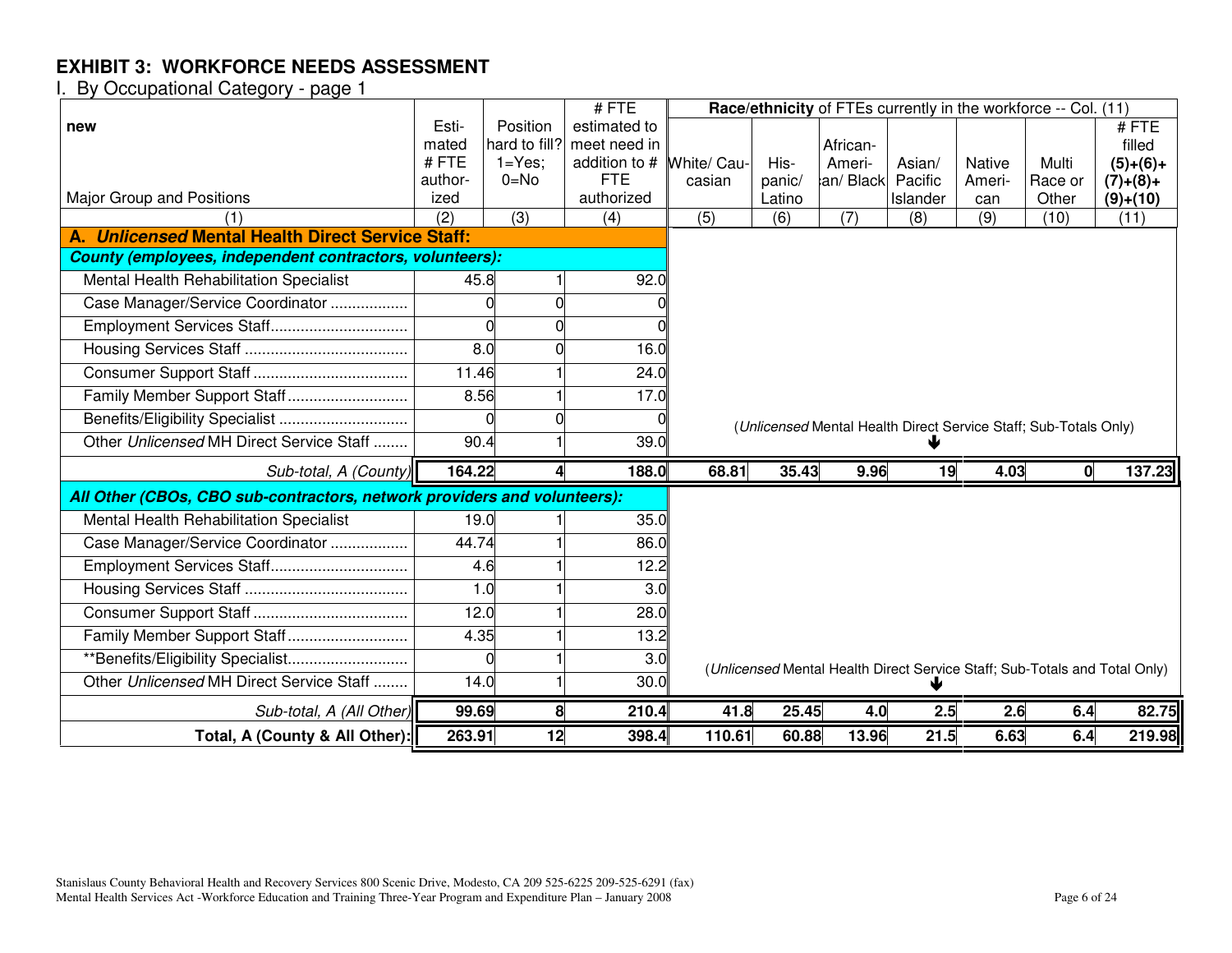|                                                                          |                  |            | #FTE             |        | Race/ethnicity of FTEs currently in the workforce -- Col. (11)           |              |          |        |              |            |
|--------------------------------------------------------------------------|------------------|------------|------------------|--------|--------------------------------------------------------------------------|--------------|----------|--------|--------------|------------|
|                                                                          | Esti-            | Position   | estimated to     |        |                                                                          |              |          |        |              | #FTE       |
|                                                                          | mated            | hard to    | meet need in     |        |                                                                          | African-     |          |        |              | filled     |
|                                                                          | #FTE             | fill?      | addition to #    | White/ | His-                                                                     | Ameri-       | Asian/   | Native | Multi        | $(5)+(6)+$ |
|                                                                          | author-          | $1 = Yes;$ | <b>FTE</b>       | Cau-   | panic/                                                                   | can/         | Pacific  | Ameri- | Race or      | $(7)+(8)+$ |
| Major Group and Positions                                                | ized             | $0 = No$   | authorized       | casian | Latino                                                                   | <b>Black</b> | Islander | can    | Other        | $(9)+(10)$ |
| (1)                                                                      | (2)              | (3)        | (4)              | (5)    | (6)                                                                      | (7)          | (8)      | (9)    | (10)         | (11)       |
| <b>B. Licensed Mental Health Staff (direct service):</b>                 |                  |            |                  |        |                                                                          |              |          |        |              |            |
| County (employees, independent contractors, volunteers):                 |                  |            |                  |        |                                                                          |              |          |        |              |            |
|                                                                          | 11.5             |            | 23.0             |        |                                                                          |              |          |        |              |            |
|                                                                          | $\overline{2.0}$ |            | 4.0              |        |                                                                          |              |          |        |              |            |
|                                                                          | 1.0              |            | $\overline{2.0}$ |        |                                                                          |              |          |        |              |            |
| Psychiatric or Family Nurse Practitioner                                 |                  |            |                  |        |                                                                          |              |          |        |              |            |
|                                                                          | 121.09           |            | 42.0             |        |                                                                          |              |          |        |              |            |
|                                                                          | 17.0             |            | 34.0             |        |                                                                          |              |          |        |              |            |
|                                                                          | 2.44             |            |                  |        |                                                                          |              |          |        |              |            |
| Psychologist, registered intern (or waivered)                            |                  |            |                  |        |                                                                          |              |          |        |              |            |
| Licensed Clinical Social Worker (LCSW)                                   | 32.69            |            | 65.0             |        |                                                                          |              |          |        |              |            |
| MSW, registered intern (or waivered)                                     | 28.23            |            | 56.0             |        |                                                                          |              |          |        |              |            |
| Marriage and Family Therapist (MFT)                                      | 17.92            |            | 36.0             |        |                                                                          |              |          |        |              |            |
|                                                                          | 20.8             |            | 42.0             |        | (Licensed Mental Health Direct Service Staff; Sub-Totals Only)           |              |          |        |              |            |
|                                                                          |                  |            |                  |        |                                                                          |              |          |        |              |            |
| Other Licensed MH Staff (direct service)                                 | 0.0              |            |                  |        |                                                                          |              |          |        |              |            |
| Sub-total, B (County)                                                    | 254.67           |            | 304.0            | 131.12 | 32.26                                                                    | 17.8         | 33.1     | 0      | $\mathbf{0}$ | 214.28     |
| All Other (CBOs, CBO sub-contractors, network providers and volunteers): |                  |            |                  |        |                                                                          |              |          |        |              |            |
|                                                                          | 1.3              |            | 5.0              |        |                                                                          |              |          |        |              |            |
|                                                                          | $\overline{1.1}$ |            | $\overline{2.0}$ |        |                                                                          |              |          |        |              |            |
|                                                                          | $\Omega$         |            |                  |        |                                                                          |              |          |        |              |            |
| Psychiatric or Family Nurse Practitioner                                 | 1.4              |            | 4.0              |        |                                                                          |              |          |        |              |            |
|                                                                          | 1.0              |            | 2.0              |        |                                                                          |              |          |        |              |            |
|                                                                          | 1.8              |            | 3.6              |        |                                                                          |              |          |        |              |            |
|                                                                          | 1.25             |            | 3.5              |        |                                                                          |              |          |        |              |            |
| Psychologist, registered intern (or waivered)                            |                  |            |                  |        |                                                                          |              |          |        |              |            |
| Licensed Clinical Social Worker (LCSW)                                   | 3.43             |            | 8.0              |        |                                                                          |              |          |        |              |            |
|                                                                          | 14.4             |            | 24.0             |        |                                                                          |              |          |        |              |            |
|                                                                          | 20.07            |            | 34.0             |        |                                                                          |              |          |        |              |            |
| Marriage and Family Therapist (MFT)                                      | 48.55            |            | 76.0             |        |                                                                          |              |          |        |              |            |
| Other Licensed MH Staff (direct service)                                 | 0.87             |            |                  |        | (Licensed Mental Health Direct Service Staff; Sub-Totals and Total Only) |              |          |        |              |            |
| Sub-total, B (All Other)                                                 | 95.17            | 11         | 162.1            | 61.93  | 20.8                                                                     | 5.4          | 3.0      | 1.0    | 1.53         | 93.66      |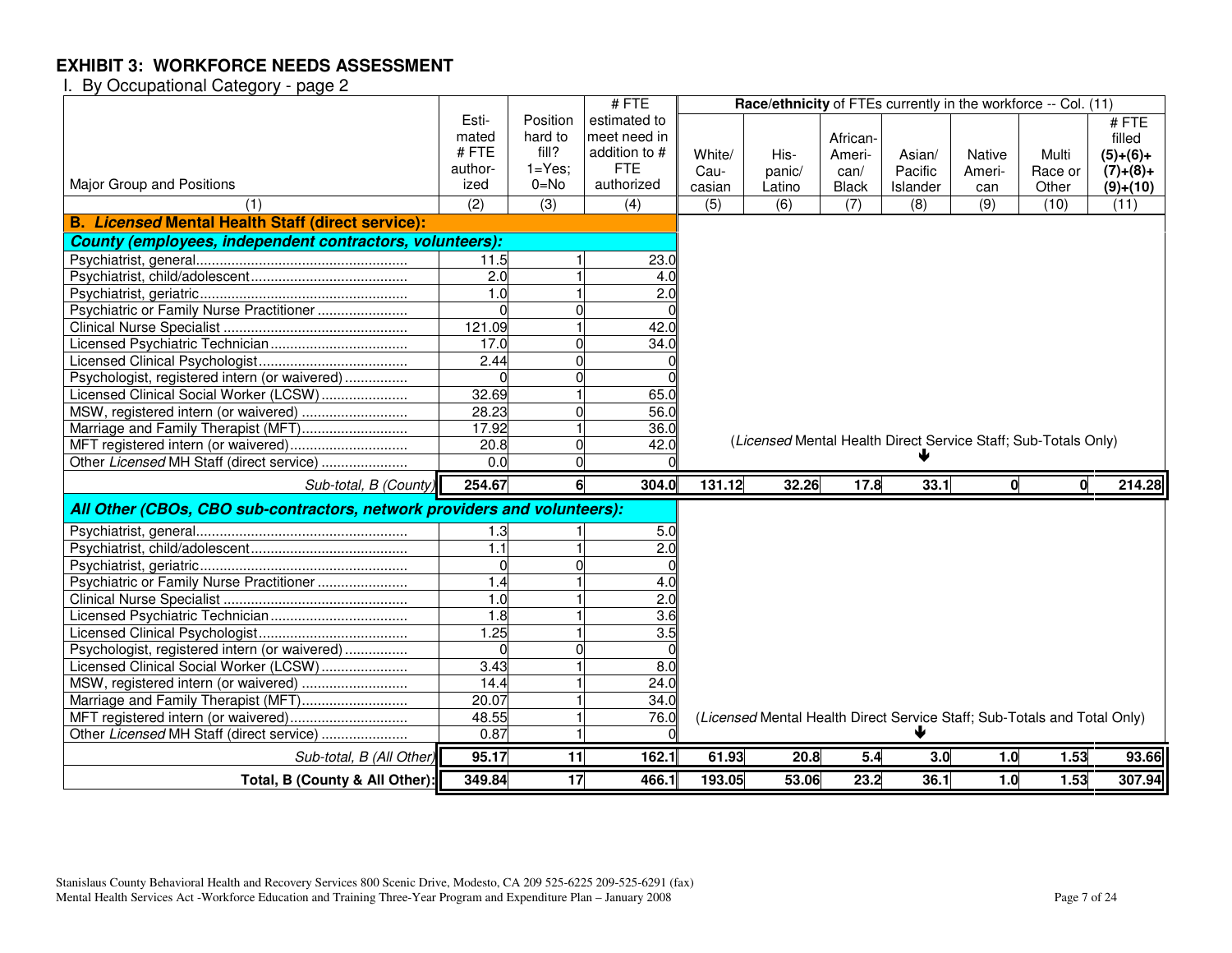|                                                                                      |          |              | #FTE          |        |          |              | Race/ethnicity of FTEs currently in the workforce -- Col. (11)       |        |       |            |
|--------------------------------------------------------------------------------------|----------|--------------|---------------|--------|----------|--------------|----------------------------------------------------------------------|--------|-------|------------|
|                                                                                      | Esti-    | Position     | estimated to  |        |          |              |                                                                      |        |       | #FTE       |
|                                                                                      | mated    | hard to      | meet need in  |        |          | African-     |                                                                      |        | Multi | filled     |
|                                                                                      | #FTE     | fill?        | addition to # | White/ | His-     | Ameri-       | Asian/                                                               | Native | Race  | $(5)+(6)+$ |
|                                                                                      | author-  | $1 = Yes'$   | <b>FTE</b>    | Cau-   | panic/   | can/         | Pacific                                                              | Ameri- | or    | $(7)+(8)+$ |
| <b>Major Group and Positions</b>                                                     | ized     | $0 = No$     | authorized    | casian | Latino   | <b>Black</b> | Islander                                                             | can    | Other | $(9)+(10)$ |
| C. Other Health Care Staff (direct service):                                         | (2)      | (3)          | (4)           | (5)    | (6)      | (7)          | (8)                                                                  | (9)    | (10)  | (11)       |
| County (employees, independent contractors, volunteers):                             |          |              |               |        |          |              |                                                                      |        |       |            |
|                                                                                      | 0        | 0            |               |        |          |              |                                                                      |        |       |            |
|                                                                                      |          |              |               |        |          |              |                                                                      |        |       |            |
|                                                                                      |          |              |               |        |          |              |                                                                      |        |       |            |
|                                                                                      | 2.37     |              |               |        |          |              |                                                                      |        |       |            |
|                                                                                      |          |              |               |        |          |              |                                                                      |        |       |            |
|                                                                                      |          |              |               |        |          |              |                                                                      |        |       |            |
| Other Therapist (e.g., physical, recreation, art,                                    | 2.0      |              | 4.0           |        |          |              |                                                                      |        |       |            |
|                                                                                      |          |              |               |        |          |              | (Other Health Care Staff, Direct Service; Sub-Totals Only)           |        |       |            |
| Other Health Care Staff (direct service, to                                          | ∩        |              |               |        |          |              |                                                                      |        |       |            |
| include traditional cultural healers)                                                |          |              |               |        |          |              |                                                                      |        |       |            |
| Sub-total, C (County)                                                                | 4.37     | <sup>n</sup> | 4.0           | 2.37   | $\Omega$ |              |                                                                      |        | 0     | 2.37       |
| All Other (CBOs, CBO sub-contractors, network providers and volunteers):             |          |              |               |        |          |              |                                                                      |        |       |            |
|                                                                                      |          |              |               |        |          |              |                                                                      |        |       |            |
|                                                                                      |          |              |               |        |          |              |                                                                      |        |       |            |
|                                                                                      |          |              |               |        |          |              |                                                                      |        |       |            |
|                                                                                      |          |              |               |        |          |              |                                                                      |        |       |            |
|                                                                                      |          |              |               |        |          |              |                                                                      |        |       |            |
| Other Therapist (e.g., physical, recreation, art,                                    |          |              |               |        |          |              |                                                                      |        |       |            |
| Other Health Care Staff (direct service, to<br>include traditional cultural healers) | $\Omega$ | r            |               |        |          |              | (Other Health Care Staff, Direct Service; Sub-Totals and Total Only) |        |       |            |
| Sub-total, C (All Other)                                                             | $\bf{0}$ | 0            |               |        | 0        |              |                                                                      |        |       |            |
|                                                                                      |          |              |               |        |          |              |                                                                      |        |       |            |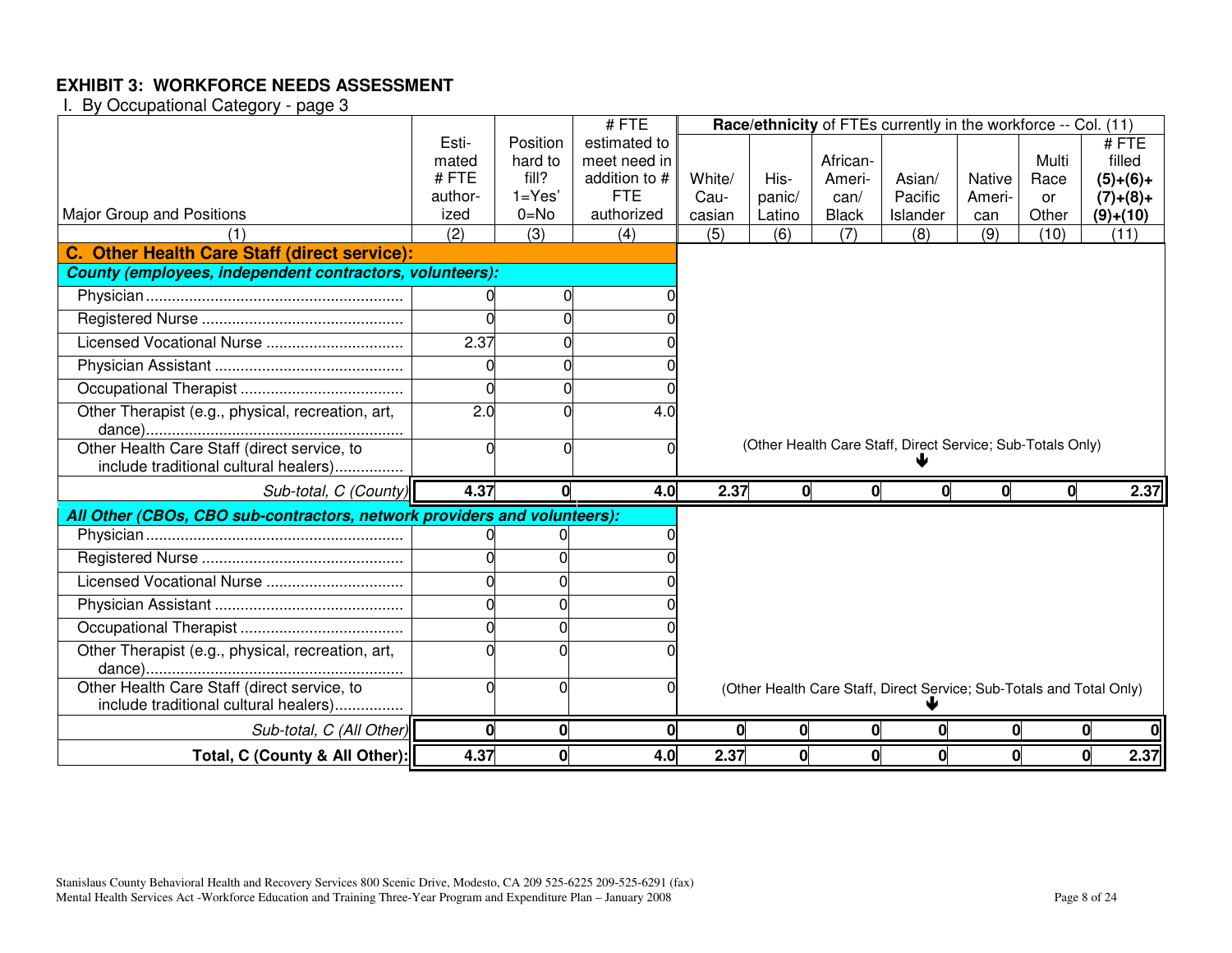|                                                                          |                 |                         | #FTE                    | Race/ethnicity of FTEs currently in the workforce -- Col. (11) |        |                      |                                                         |                  |                  |                          |
|--------------------------------------------------------------------------|-----------------|-------------------------|-------------------------|----------------------------------------------------------------|--------|----------------------|---------------------------------------------------------|------------------|------------------|--------------------------|
|                                                                          | Esti-           | Position                | estimated to            |                                                                |        |                      |                                                         |                  |                  |                          |
|                                                                          | mated           | hard to                 | meet need               |                                                                |        | African-             |                                                         |                  |                  | # FTE filled             |
|                                                                          | #FTE<br>author- | fill?<br>$1 = Yes$ ;    | in addition<br>to # FTE | White/                                                         |        | Ameri-               | Asian/                                                  | <b>Native</b>    | Multi            | $(5)+(6)+$               |
| Major Group and Positions                                                | ized            | $0 = No$                | authorized              | Caucasian Hispanic/                                            | Latino | can/<br><b>Black</b> | Pacific<br>Islander                                     | Ameri-<br>can    | Race or<br>Other | $(7)+(8)+$<br>$(9)+(10)$ |
|                                                                          | (2)             | $\overline{3)}$         | (4)                     | $\overline{(5)}$                                               | (6)    | $\overline{(7)}$     | (8)                                                     | $\overline{(9)}$ | (10)             | (11)                     |
| <b>D. Managerial and Supervisory:</b>                                    |                 |                         |                         |                                                                |        |                      |                                                         |                  |                  |                          |
| County (employees, independent contractors, volunteers):                 |                 |                         |                         |                                                                |        |                      |                                                         |                  |                  |                          |
| CEO or manager above direct supervisor                                   | 14.0            |                         | 28.0                    |                                                                |        |                      |                                                         |                  |                  |                          |
| Supervising psychiatrist (or other physician)                            |                 | $\overline{0}$          |                         |                                                                |        |                      | (Managerial and Supervisory; Sub-Totals Only)           |                  |                  |                          |
| Licensed supervising clinician                                           | 15.26           |                         | 32.0                    |                                                                |        |                      |                                                         |                  |                  |                          |
| Other managers and supervisors                                           | 17.96           |                         | 36.0                    |                                                                |        |                      |                                                         |                  |                  |                          |
| Sub-total, D (County)                                                    | 47.22           | $\overline{2}$          | 96.0                    | 30.22                                                          | 5.0    | 3.0                  | 1.0                                                     | 0                | 0                | 39.22                    |
| All Other (CBOs, CBO sub-contractors, network providers and volunteers): |                 |                         |                         |                                                                |        |                      |                                                         |                  |                  |                          |
| CEO or manager above direct supervisor                                   | 7.04            |                         | 11.51                   |                                                                |        |                      |                                                         |                  |                  |                          |
| Supervising psychiatrist (or other physician)                            |                 |                         |                         |                                                                |        |                      |                                                         |                  |                  |                          |
| Licensed supervising clinician                                           | 7.53            |                         | 13.5                    |                                                                |        |                      | (Managerial and Supervisory; Sub-Totals and Total Only) |                  |                  |                          |
| Other managers and supervisors                                           | 10.4            |                         | 12.5                    |                                                                |        |                      |                                                         |                  |                  |                          |
| Sub-total, D (All Other)                                                 | 24.97           | $\overline{\mathbf{3}}$ | 37.51                   | 21.55                                                          | 2.0    | 1.0                  | $\mathbf 0$                                             | 0                | 0.5              | 25.05                    |
| Total, D (County & All Other):                                           | 72.19           | 5                       | 133.51                  | 51.77                                                          | 7.0    | 4.0                  | 1.0                                                     | $\mathbf 0$      | 0.5              | 64.27                    |
| E. Support Staff (non-direct service):                                   |                 |                         |                         |                                                                |        |                      |                                                         |                  |                  |                          |
| County (employees, independent contractors, volunteers):                 |                 |                         |                         |                                                                |        |                      |                                                         |                  |                  |                          |
| Analysts, tech support, quality assurance                                | 14.34           | $\mathbf{1}$            | 28.0                    |                                                                |        |                      |                                                         |                  |                  |                          |
| Education, training, research                                            |                 | $\overline{0}$          |                         |                                                                |        |                      |                                                         |                  |                  |                          |
| Clerical, secretary, administrative assistants                           | 58.59           | $\overline{0}$          | 118.0                   |                                                                |        |                      | (Support Staff; Sub-Totals Only)                        |                  |                  |                          |
| Other support staff (non-direct services)                                | 40.58           | $\Omega$                | 82.0                    |                                                                |        |                      |                                                         |                  |                  |                          |
| Sub-total, E (County)                                                    | 114.51          |                         | 231.0                   | 64.55                                                          | 27.62  | 1.98                 | 7.8                                                     | 1.0              | 1.0              | 103.95                   |
| All Other (CBOs, CBO sub-contractors, network providers and volunteers): |                 |                         |                         |                                                                |        |                      |                                                         |                  |                  |                          |
| Analysts, tech support, quality assurance                                | 6.75            |                         | 13.0                    |                                                                |        |                      |                                                         |                  |                  |                          |
| **Education, training, research                                          |                 |                         | 1.0                     |                                                                |        |                      |                                                         |                  |                  |                          |
| Clerical, secretary, administrative assistants                           | 24.96           |                         | 45.5                    |                                                                |        |                      | (Support Staff; Sub-Totals and Total Only)              |                  |                  |                          |
| Other support staff (non-direct services)                                | 10.25           |                         | 14.0                    |                                                                |        |                      |                                                         |                  |                  |                          |
| Sub-total, E (All Other)                                                 | 41.96           | 4                       | 73.5                    | 17.15                                                          | 20.33  |                      | 2.0                                                     | 0                | 2.5              | 41.98                    |
| Total, E (County & All Other):                                           | 156.47          | 5                       | 304.5                   | 81.7                                                           | 47.95  | 1.98                 | 9.8                                                     | 1.0              | 3.5              | 145.93                   |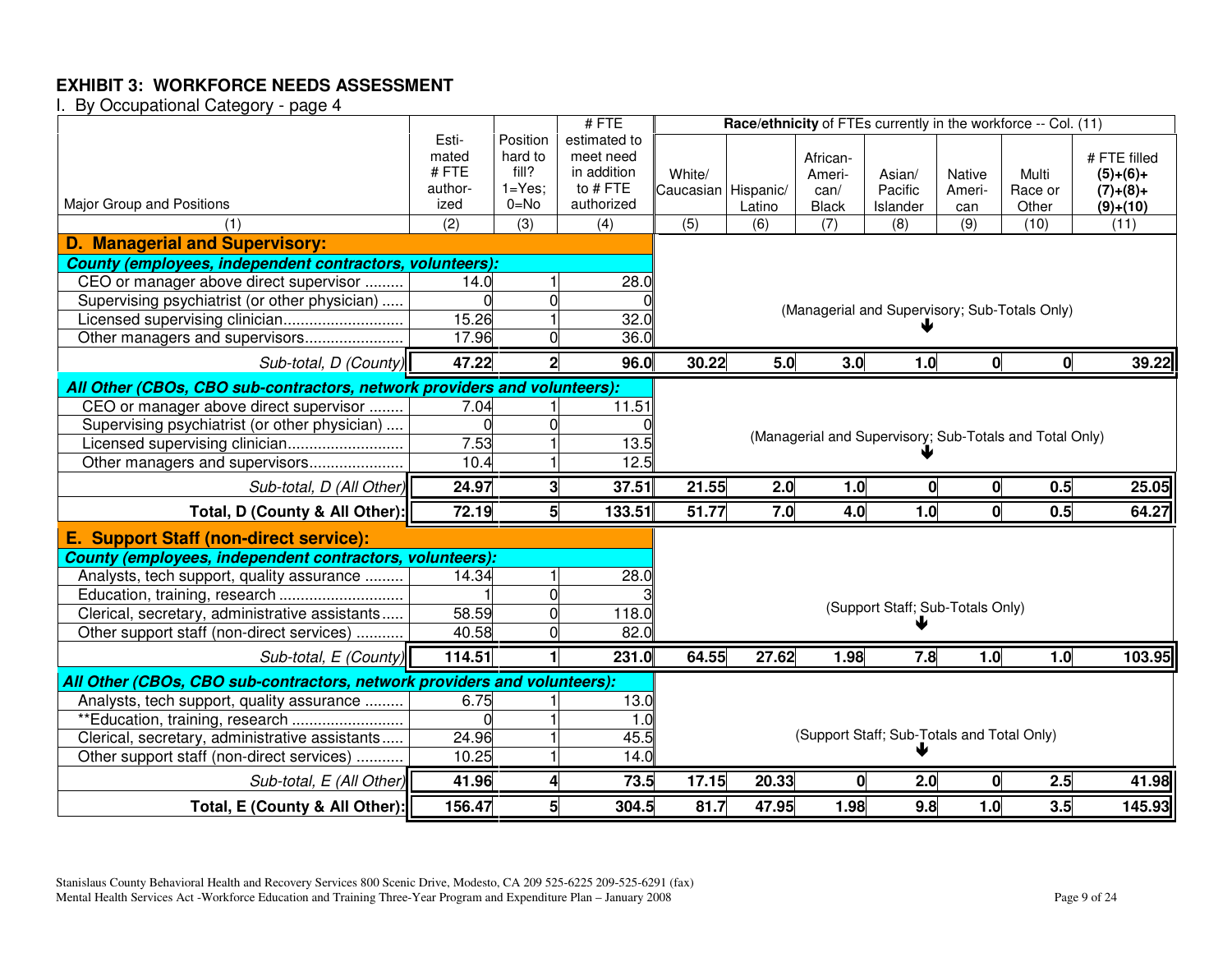I. By Occupational Category - page 5

#### **GRAND TOTAL WORKFORCE**

#### **(A+B+C+D+E)**

|                                                                               |         |          | $#$ FTE               |        |           |              | Race/ethnicity of FTEs currently in the workforce -- Col. (11) |               |         |              |
|-------------------------------------------------------------------------------|---------|----------|-----------------------|--------|-----------|--------------|----------------------------------------------------------------|---------------|---------|--------------|
|                                                                               | Esti-   |          | Position estimated to |        |           |              |                                                                |               |         |              |
|                                                                               | mated   | hard to  | Imeet need in I       |        |           | African-     |                                                                |               |         | # FTE filled |
|                                                                               | #FTE    | fill?    | addition to #         | White/ |           | Ameri-can/   | Asian/                                                         | <b>Native</b> | Multi   | $(5)+(6)+$   |
|                                                                               | author- | 1=Yes:   | FTE.                  | Cau-   | Hispanic/ | <b>Black</b> | Pacific                                                        | Ameri-        | Race or | $(7)+(8)+$   |
| Major Group and Positions                                                     | ized    | $0 = No$ | authorized            | casian | Latino    |              | Islander                                                       | can           | Other   | $(9)+(10)$   |
|                                                                               | (2)     | (3)      | (4)                   | (5)    | (6)       | 7)           | (8)                                                            | (9)           | (10)    | (11)         |
|                                                                               |         |          |                       |        |           |              |                                                                |               |         |              |
| <b>County (employees, independent</b><br>contractors, volunteers) (A+B+C+D+E) | 584.99  | 13.0     | 823.0                 | 297.07 | 100.31    | 32.74        | 60.9                                                           | 5.03          | 1.0     | 497.05       |
| All Other (CBOs, CBO sub-contractors,<br>network providers and volunteers)    | 261.79  | 26.0     | 483.51                | 142.43 | 68.58     | 10.4         | 7.5                                                            | 3.6           | 10.93   | 243.44       |
| $(A+B+C+D+E)$                                                                 |         |          |                       |        |           |              |                                                                |               |         |              |

#### **F. TOTAL PUBLIC MENTAL HEALTH POPULATION**

|                               |     |     |                            |        |           |              | Race/ethnicity of individuals planned to be served -- Col. (11) |        |         |             |
|-------------------------------|-----|-----|----------------------------|--------|-----------|--------------|-----------------------------------------------------------------|--------|---------|-------------|
|                               |     |     |                            |        |           |              |                                                                 |        |         | All         |
|                               |     |     |                            |        |           | African-     |                                                                 |        |         | individuals |
|                               |     |     |                            | White/ |           | Ameri-       | Asian/                                                          | Native | Multi   | $(5)+(6)+$  |
|                               |     |     |                            | Cau-   | Hispanic/ | can/         | Pacific                                                         | Ameri- | Race or | $(7)+(8)+$  |
|                               |     |     |                            | casion | Latino    | <b>Black</b> | Islander                                                        | can    | Other   | $(9)+(10)$  |
|                               | (2) | (3) | (4                         | (5)    | (6)       |              | (8)                                                             | (9)    | (10)    | (11)        |
| F. TOTAL PUBLIC MH POPULATION |     |     | Leave Col. 2, 3, & 4 blank | 6,599  | 2,176     | 680          | 563                                                             | 106    | 784     | 10,908      |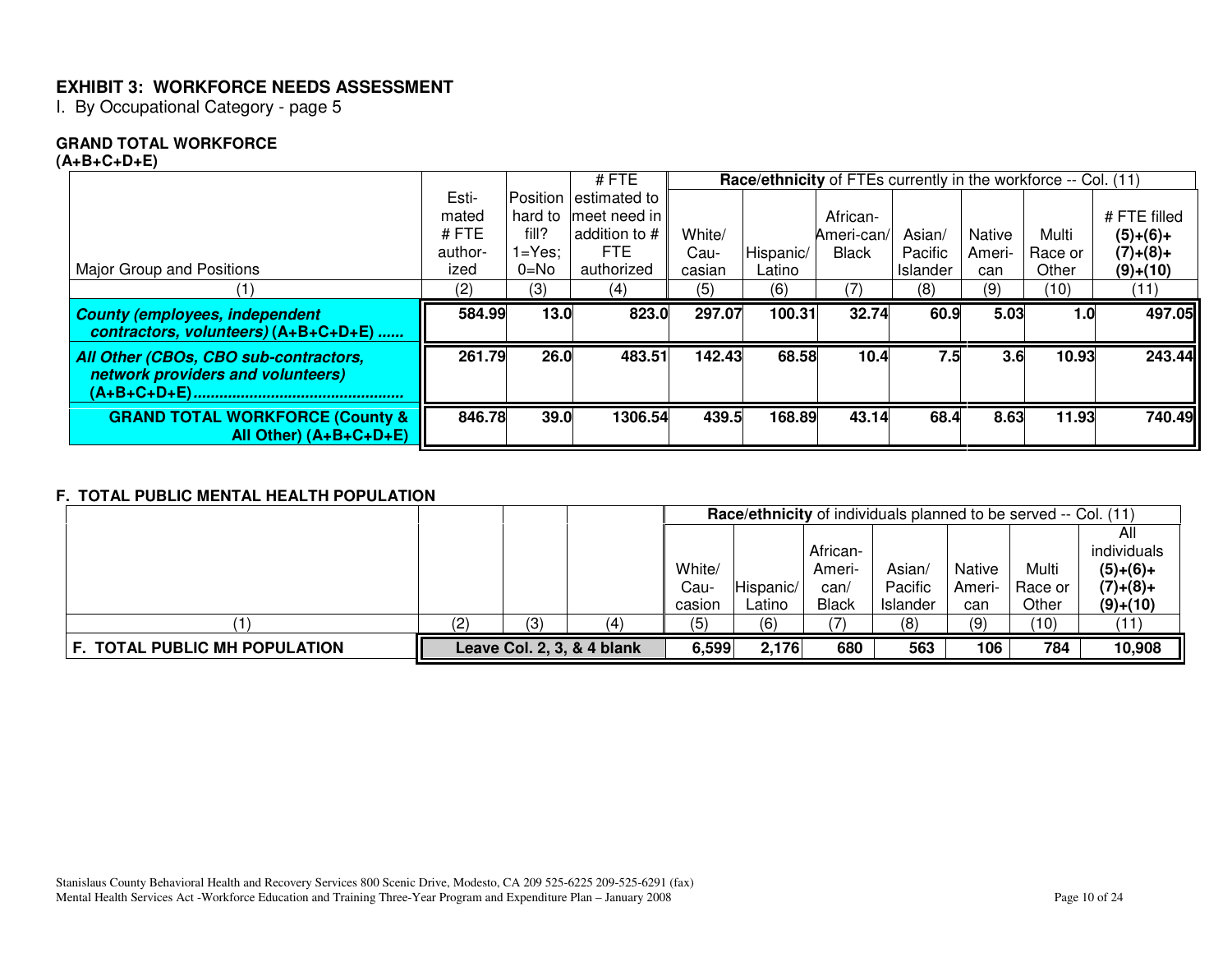II. Positions Specifically Designated for Individuals with Consumer and Family Member Experience:

|                                                   | Estimated                            | Position hard to fill with | # additional client or family |
|---------------------------------------------------|--------------------------------------|----------------------------|-------------------------------|
|                                                   | # FTE authorized and to be filled by | clients or family members? | member FTEs estimated to      |
| Major Group and Positions                         | clients or family members            | $(1 = Yes; 0 = No)$        | meet need                     |
|                                                   |                                      | ات ا                       | (4)                           |
| A. Unlicensed Mental Health Direct Service Staff: |                                      |                            |                               |
|                                                   | 23.46                                |                            | 29.75                         |
|                                                   | 12.91                                |                            | 16.37                         |
| Other Unlicensed MH Direct Service Staff          | 104.4                                |                            | 132.37                        |
| Sub-Total, A:                                     | 140.77                               |                            | 178.49                        |
| B. Licensed Mental Health Staff (direct service)  |                                      |                            |                               |
| C. Other Health Care Staff (direct service)       |                                      |                            |                               |
|                                                   | .5                                   |                            | 1.90                          |
| E. Support Staff (non-direct services)            |                                      |                            |                               |
| <b>GRAND TOTAL (A+B+C+D+E)  </b>                  | 142.27                               |                            | 180.39                        |

## III. LANGUAGE PROFICIENCY

For languages other than English, please list (1) the major ones in your county/city, (2) the estimated number of public mental health workforce members currently proficient in the language, (3) the number of additional individuals needed to be proficient, and (4) the total need (2)+(3):

| Language, other than English | Number who are proficient    | Additional number who need to<br>be proficient | <b>TOTAL</b><br>$(2)+(3)$    |
|------------------------------|------------------------------|------------------------------------------------|------------------------------|
| (1)                          | (2)                          | (3)                                            | $\left(4\right)$             |
| <b>SPANISH</b>               | Direct Service Staff: 110.45 | Direct Service Staff: 162.25                   | Direct Service Staff: 272.70 |
|                              | Others: 44.92                | Others: 112.32                                 | Others: 157.24               |
| CAMBODIAN                    | Direct Service Staff: 16.0   | Direct Service Staff: 0                        | Direct Service Staff: 16.0   |
| 2                            | Others: 0                    | Others: 5.33                                   | Others: 5.33                 |
| LAOTIAN                      | Direct Service Staff: 5.93   | Direct Service Staff: 0                        | Direct Service Staff: 5.93   |
| ß.                           | Others: 0                    | Others: 2.57                                   | Others: 2.57                 |
| <b>ASSYRIAN</b>              | Direct Service Staff: 3.0    | Direct Service Staff: 6.0                      | Direct Service Staff: 9.0    |
| 14                           | Others: 1.01                 | Others: 2.0                                    | Others: 3.01                 |
| <b>TAGALOG</b>               | Direct Service Staff: 3.0    | Direct Service Staff: .6                       | Direct Service Staff: 3.6    |
| 15.                          | Others: 0                    | Other: 2.1                                     | Others: 2.1                  |
| <b>VIETNAMESE</b>            | Direct Service Staff: 3.0    | Direct Service Staff: .7                       | Direct Service Staff: 3.70   |
| 6.                           | Others: 0                    | Others: 2.13                                   | Others: 2.13                 |
| <b>HMONG</b>                 | Direct Service Staff: 2.0    | Direct Service Staff: .44                      | Direct Service Staff: 2.44   |
|                              | Others: 0                    | Others: 1.40                                   | Others: 1.40                 |

Stanislaus County Behavioral Health and Recovery Services 800 Scenic Drive, Modesto, CA 209 525-6225 209-525-6291 (fax) Mental Health Services Act -Workforce Education and Training Three-Year Program and Expenditure Plan – January 2008 Page 11 of 24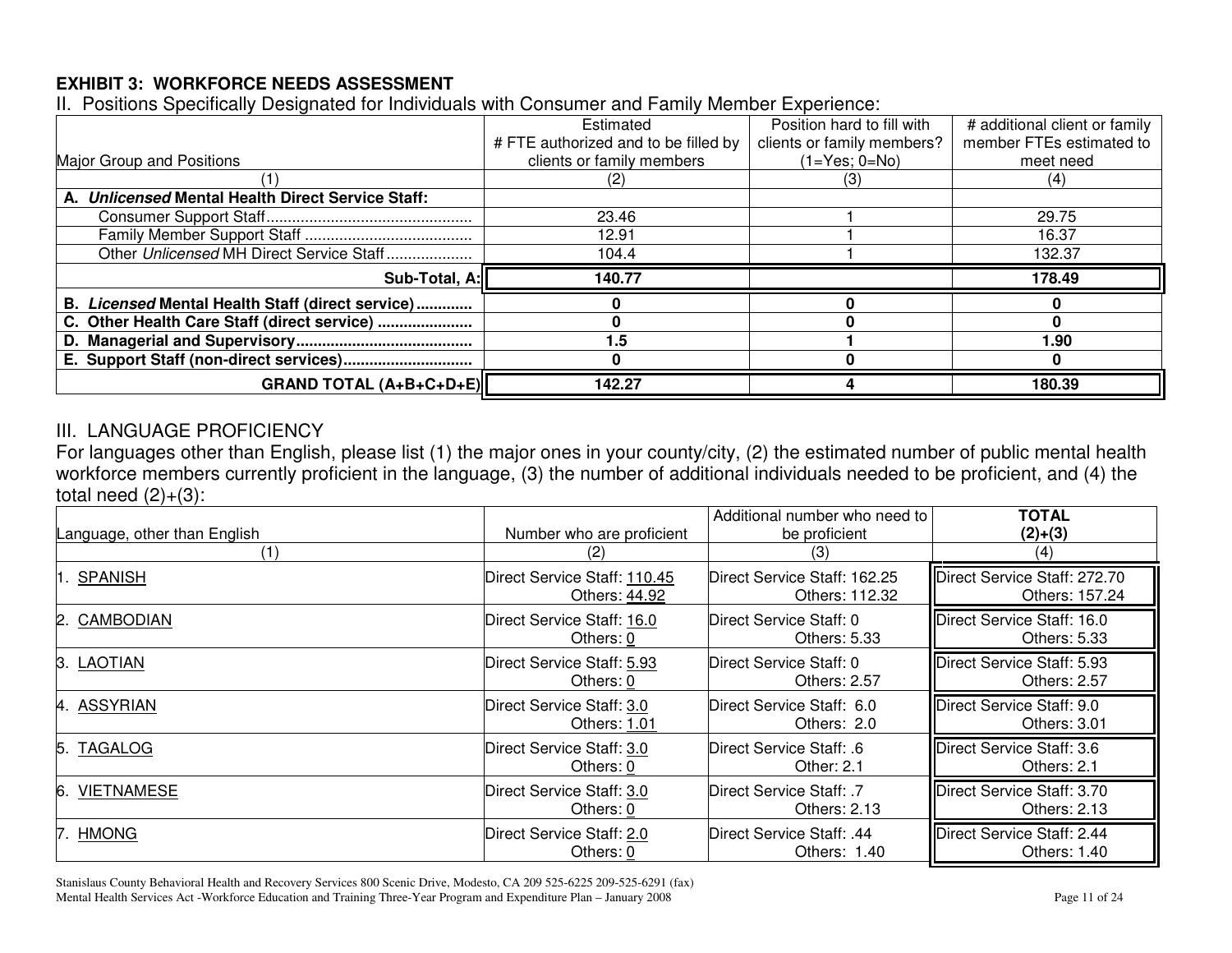| 8. AMERICAN SIGN (ASL) | Direct Service Staff: 2.0  | Direct Service Staff: 0 | Direct Service Staff: 0 |
|------------------------|----------------------------|-------------------------|-------------------------|
|                        | Others: 0                  | Others: 0               | Others: 0               |
| 9. HINDI               | Direct Service Staff: 1.06 | Direct Service Staff: 0 | Direct Service Staff: 0 |
|                        | Others: 0                  | Others: 0               | Others: 0               |
| 10. PORTUGUESE         | Direct Service Staff: 1.0  | Direct Service Staff: 0 | Direct Service Staff: 0 |
|                        | Others: 2.0                | Others: 0               | Others: 0               |
| $11.$ FARSI            | Direct Service Staff: 1.0  | Direct Service Staff: 0 | Direct Service Staff: 0 |
|                        | Others: 0                  | Others: 0               | Others: 0               |
| 12. FRENCH             | Direct Service Staff: 1.0  | Direct Service Staff: 0 | Direct Service Staff: 0 |
|                        | Others: 0                  | Others: 0               | Others: 0               |
| 13. GURATI             | Direct Service Staff: 0.05 | Direct Service Staff: 0 | Direct Service Staff: 0 |
|                        | Others: 0                  | Others: 0               | Others: 0               |

IV. REMARKS: Provide <sup>a</sup> brief listing of any significant shortfalls that have surfaced in the analysis of data provided in sections I, II, and/orr III. Include any sub-sets of shortfalls or disparities that are not apparent in the categories listed, such as sub-sets within occupations, racial/ethnic groups, special populations, and unserved or underserved communities.

**METHODOLOGY:** The projections of estimated need for staff were based on <sup>a</sup> comparison of the overall prevalence of mental illness in Stanislaus County with the proportion of that prevalence need currently being met by existing providers. In general, Stanislaus County needs to increase its current providers by three times the current level. There were some modifications for specific classifications, e.g., the closure of the local inpatient unit has decreased the need for registered nurses in the County workforce and some CBO's projected needs on factors other than prevalence.

This Needs Assessment attempted to capture, with close to 100% accuracy, the current workforce within the Stanislaus County Public Mental Health Service System. Accurate data was obtained from the Stanislaus County Human Resources data system (from FY 2007-08) and directly from each CBO. Language proficiency data was obtained by survey of staff or from current, existing human resources data. Data was obtained from BHRS and all of it's organizational and network providers including those organizations serving diverse underserved and inappropriately served communities.

\*\* One of our CBOs contracted to provide Outreach and Engagement to ethic communities does not yet have <sup>a</sup> funded position. They plan to have one in the future and are anticipating difficulty in recruiting (based on recent experiences with recruitments) and feel strongly that it should be noted in the needs assessment.

## **A. Shortages by occupational category:**

- There is <sup>a</sup> need for additional bilingual/bicultural staff in all classifications, especially in our threshold language of Spanish, which we have found to be hard to recruit.
- There is a shortfall of licensed mental health clinicians.
- Psychiatrists are very hard to recruit when <sup>a</sup> vacancy occurs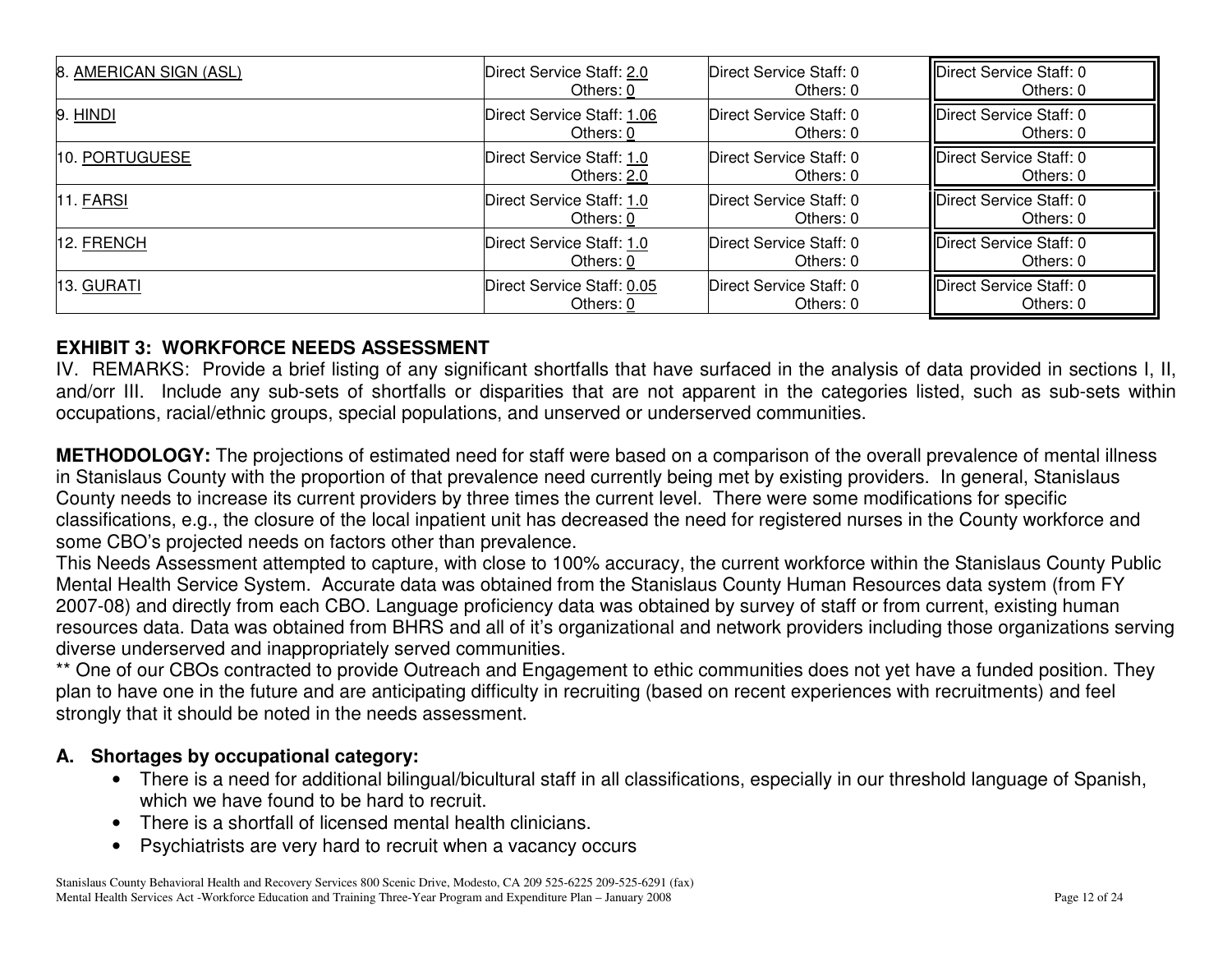- •Finding candidates who have both employment development expertise and mental health expertise is nearly impossible.
- •There is <sup>a</sup> shortage of Black/African American Direct Service Staff in some programs.
- • There needs to be <sup>a</sup> more diverse pool of clinical supervisors, bicultural/bilingual licensed staff who are eligible and trained to be clinical supervisors.
- **B. Comparability of workforce, by race/ethnicity, to target population receiving public mental health services:**
	- There is an overall shortfall in the mental health workforce in regard to meeting the prevalence needs within Stanislaus County.
	- Direct service providers do not represent target population in race/ethnicity and there is <sup>a</sup> specific shortage in bilingual English/Spanish staff.
	- It is hard to find, hire, recruit and train bilingual therapists skilled at dealing with children and families e.g. child sexual abuse treatment.
	- Contracting CBO's tend to have diverse staff that is more reflective of the population served but still have <sup>a</sup> need to recruit bilingual (English/Spanish and English/Cambodian) staff.

## **C. Positions designated for individuals with consumer and/or family member experience:**

- There is <sup>a</sup> shortfall in the mental health workforce in regard to the employment and retention of consumer and family staff throughout the system though some CBO contractors have been more successful than others in recruiting consumer staff.
- There is <sup>a</sup> need to employ consumer staff in regular benefited positions vs. relying on volunteers, stipends, personal service contracts, etc.
- There is <sup>a</sup> need for Parent Mentors in children's programs.
- We need more bilingual Spanish-speaking direct service consumer and family member staff in order to proficiently provide services.
- There are group co-facilitator aides to assist with children's groups, but it has been hard to get volunteers who can be there consistently for group without <sup>a</sup> compensation source, as many need paid employment.

## **D. Language proficiency:**

- There is <sup>a</sup> great need for bilingual (English/Spanish &/or English/Cambodian) clinicians.
- •Improve ability to identify and hire language proficient and bicultural individuals.
- There is <sup>a</sup> need for bilingual (English/Spanish, English/Assyrian) consumer and family member staff.

## **E. Other, miscellaneous:**

- BHRS is <sup>a</sup> behavioral health provider that has attempted to integrate Alcohol and Other Drug (AOD) and Mental Health services in many of its programs. While AOD-funded provider staff were not included in the Workforce Needs Assessment, BHRS plans to frequently include AOD service experience in requirements for the recruitment of staff.
- Address the need for both male/female staff for Southeast Asian population due to cultural traditions (i.e., gender discrimination for traditional members of the community).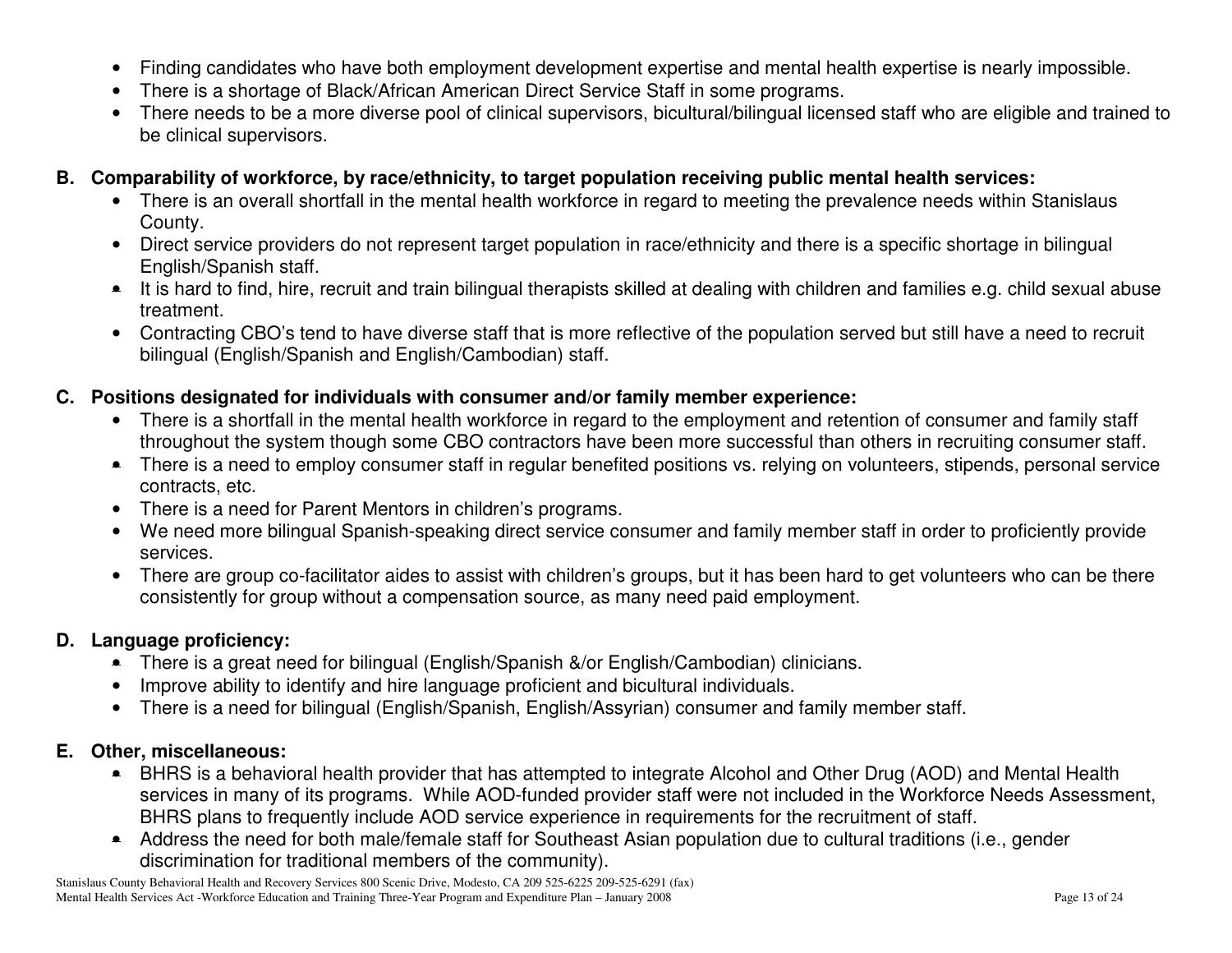# **EXHIBIT 4: WORK DETAIL**

Please provide <sup>a</sup> brief narrative of each proposed *Action*. Include <sup>a</sup> Title, short description, objectives on an annualized basis, <sup>a</sup> budget justification, and an amount budgeted for each of the fiscal years included in this Three-Year Plan. The amount budgeted is to include only those funds that are included as part of the County's Planning Estimate for the Workforce Education and Training component. The following is provided as <sup>a</sup> format to enable <sup>a</sup> description of proposed Action(s):

# **A. WORKFORCE STAFFING SUPPORT**

## **Action #1 – Title: Workforce Education & Training Plan (W.E.T.) Coordination and Implementation**

**Description:** Request for Early Implementation was approved in May 2007 to fund the Workforce Education & Training (WET) Coordinator position and clerical support for the community planning process. The WET Coordinator has responsibility for coordinating all aspects of planning and implementation phases including supervision of other WET staff and monitoring of contracts funded within this proposal. Accountability for ongoing key processes includes attendance at local and statewide stakeholder processes, participation in regional meetings and statewide training, coordination of all tasks related to successful development of WET Three-year Plan and timely submission to DMH. An important leadership role for the WET Coordinator will lie in initiation and maintenance of significant outreach and collaboration to continue to engage diverse communities in planning, implementation and evaluation of the plan. (Note: Stanislaus BHRS has an existing Training Coordinator position partially funded with MHSA Community Services and Supports funds that will be responsible for the implementation of actual training activities. The WET Education & Training Plan Coordinator will be responsible for the overall WET Plan implementation including close collaboration with the BHRS Training Coordinator).

#### **Objectives:**

- 1. Establish W.E.T. Stakeholder Input Process
- 2. Submit Workforce Education & Training Three-Year Expenditure Plan
- 3. Implement W.E.T. Plan
- 4. Work in collaboration with BHRS Human Resources Manager to review and revise existing job descriptions including minimum qualifications to reduce barriers to hiring consumers, family members including those from diverse communities
- 5. Evaluate W.E.T. Plan Implementation and Effectiveness
- 6. Submit periodic progress reports, as required by California Department of Mental Health (DMH) and BHRS Director

**Budget justification: (FY 06/07 - early implementation/planning, FY 08/09 - budgeted for <sup>a</sup> full year):** Salary and benefits for

- 1.0 Coordinator to oversee the Workforce Education and Training program at \$113,000 per year,
- .5 FTE Administrative Clerk to provide support for the Coordinator at \$27,000 per year,
- 1.0 FTE Staff Services Analyst to provide contract monitoring and performance outcomes at \$80,000 per year
- 1.0 FTE Account Clerk III for payment of contract/trainer invoices and consumer stipends at \$57,000 Travel and training, general office supplies and overhead at \$75,000.

| <b>Budgeted Amount:</b> | FY 2006-07: \$179,800.00 | <b>FY 2007-08:</b><br>\$0 | FY 2008-09: \$352,000.00 |
|-------------------------|--------------------------|---------------------------|--------------------------|
|                         |                          |                           |                          |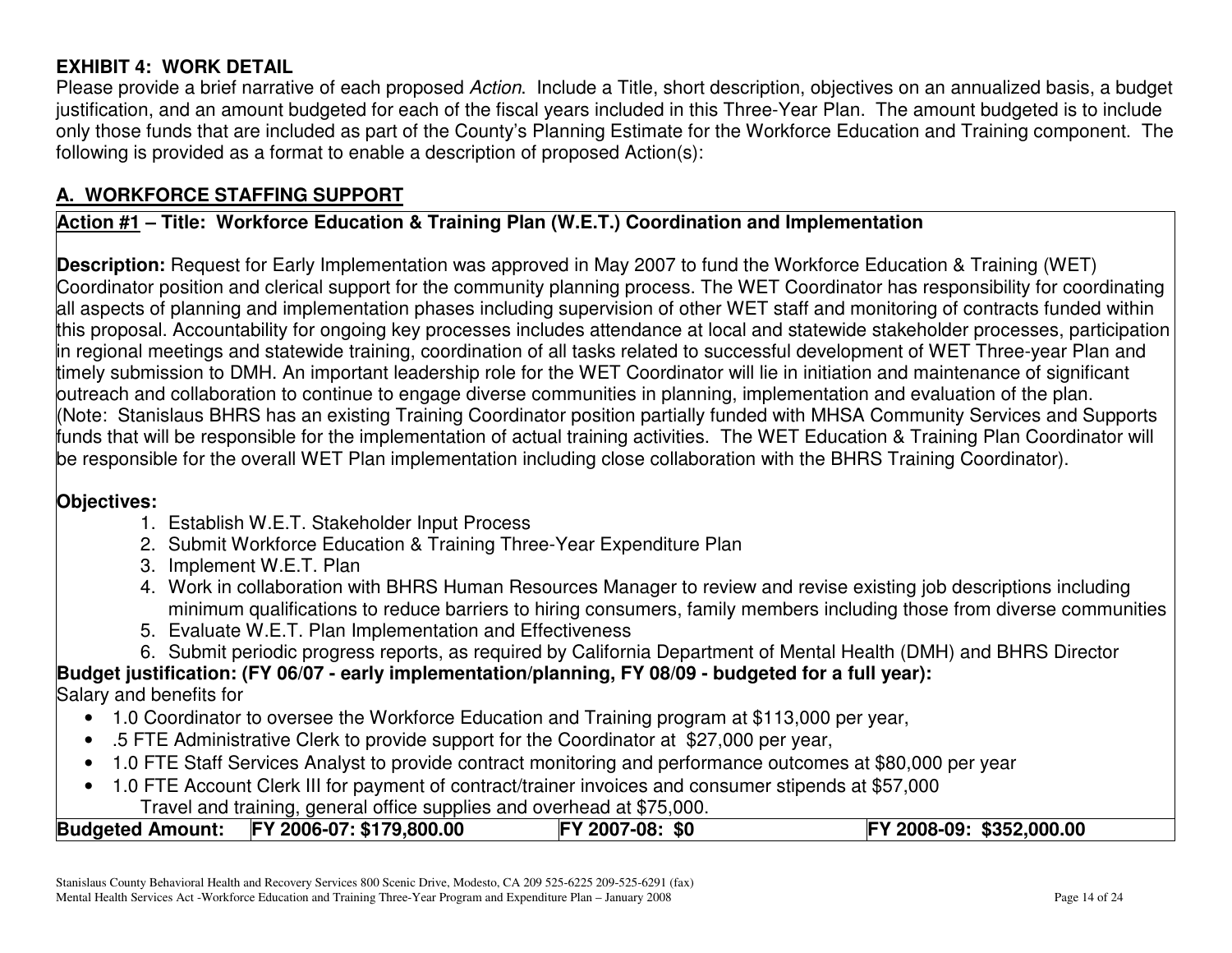#### **A. WORKFORCE STAFFING SUPPORT - continued**

#### **Action #2 – Title: WET Plan Consultation**

**Description:** BHRS contracted with <sup>a</sup> consultant with specialized knowledge in public mental health workforce development. The consultant will work with the MHSA Coordinator, BHRS staff, CBO staff and stakeholders to complete the Workforce Needs Assessment, the community planning process, develop stakeholder input into actions and early implementation of WET Plan.

#### **Objectives:**

- 1. Review and provide technical assistance regarding stakeholder input process.
- 2. Review and provide technical assistance regarding planning documents and processes.

**Budget justification**: Total contract amount is included in Early Implementation request and work will be completed in FY 2007-2008. Costs are based on an estimated number of 80 hours at \$125 per hour.

**Budgeted Amount: FY 2006-07: \$00.00 FY 2007-08: \$0 FY 2008-09: \$00.00**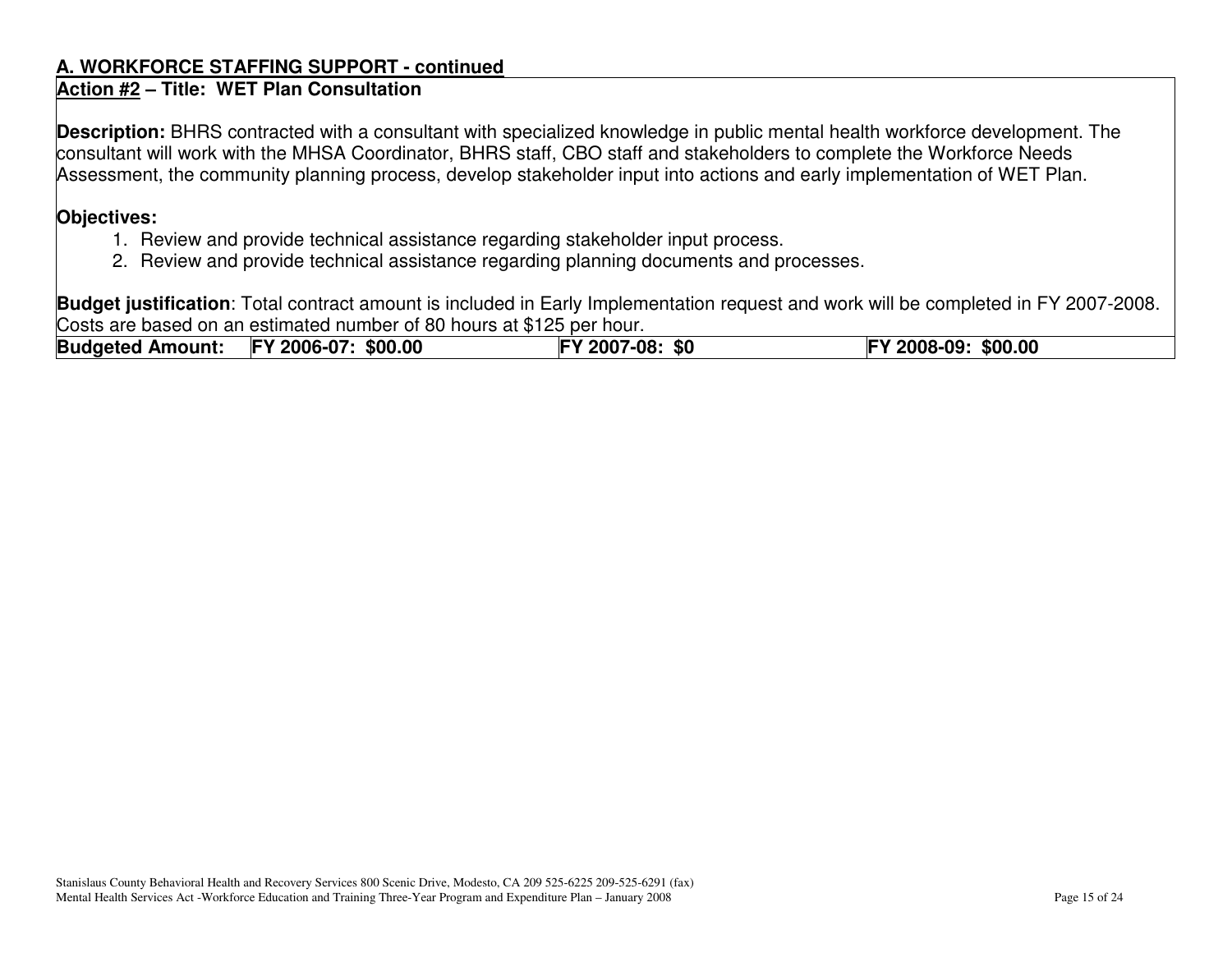## **B. TRAINING AND TECHNICAL ASSISTANCE:**

# **Action #3 – Title: Consumer and Family Member Training and Support**

**Description:** The planning process and the needs assessment identified significant gaps and barriers in the employment of consumers and family members, despite <sup>a</sup> decade long history of recruiting and hiring consumers and family members. In the County workforce, such experience is included as <sup>a</sup> Desirable Qualification, and is not currently included in required Minimum Qualifications. As a result, consumers and family members have found it difficult to qualify for County jobs. The community planning process identified issues related to inadequate preparation and training for persons who have been and who could be hired into the publicly funded mental health workforce (BHRS and organizational provider agencies).

This Action is designed to develop employment preparation for consumer and family members, including those from diverse communities, focused on essential skill sets and supports to promote success in employment and academic environments. A dedicated position of Workforce Development Specialist is planned that would have accountability for all the activities designed to support this Action. This individual, in close collaboration with the Volunteer Coordinator (described in Action #5), would also be involved in creating/coordinating on-the-job training for volunteers for the publicly funded mental health workforce (BHRS and organizational provider agencies). In collaboration with partners (organizational providers) currently engaged in outreach and engagement to underserved, culturally diverse communities, this individual would promote career pathways, identify specific training needs, and promote "best practice" models, e.g., Promotores.

A variety of content areas and methods of training were suggested during the community planning process as being more effective and comprehensive. In particular it was emphasized that training should focus on meeting the needs of trainees and, whenever possible, "start where the trainee needs to start". The planning process also identified the need for <sup>a</sup> variety of supportive activities to enable consumers to successfully become and remain employed in the Public Mental Health workforce. These included the need for counseling on how to manage benefits, transportation and childcare assistance, counseling regarding career pathways, supportive counseling and assistance in preparing for interviews. Consumers and family members will be included in the needs assessment, planning and delivery of training and supports. Suggested training methods include shadowing, mentoring, direct instruction, study groups, role-playing and other practice techniques that support long-lasting skill development. Training will be aligned and linked with job requirements for specific positions to promote recruitment and retention. Supervision practices will also be aligned to reinforce and support training approaches that result in retention of consumers and family members who enter the workforce as described in Action #4 of this Plan.

## **Objectives:**

- 1. Conduct a focused needs assessment of training and support needs necessary to increase the number of consumer and family members entering and remaining in the workforce.
- 2. Develop <sup>a</sup> training and technical assistance plan for consumers and family members that will prepare them for successful employment in the Public Mental Health system.
- 3. Implement training and technical assistance plan.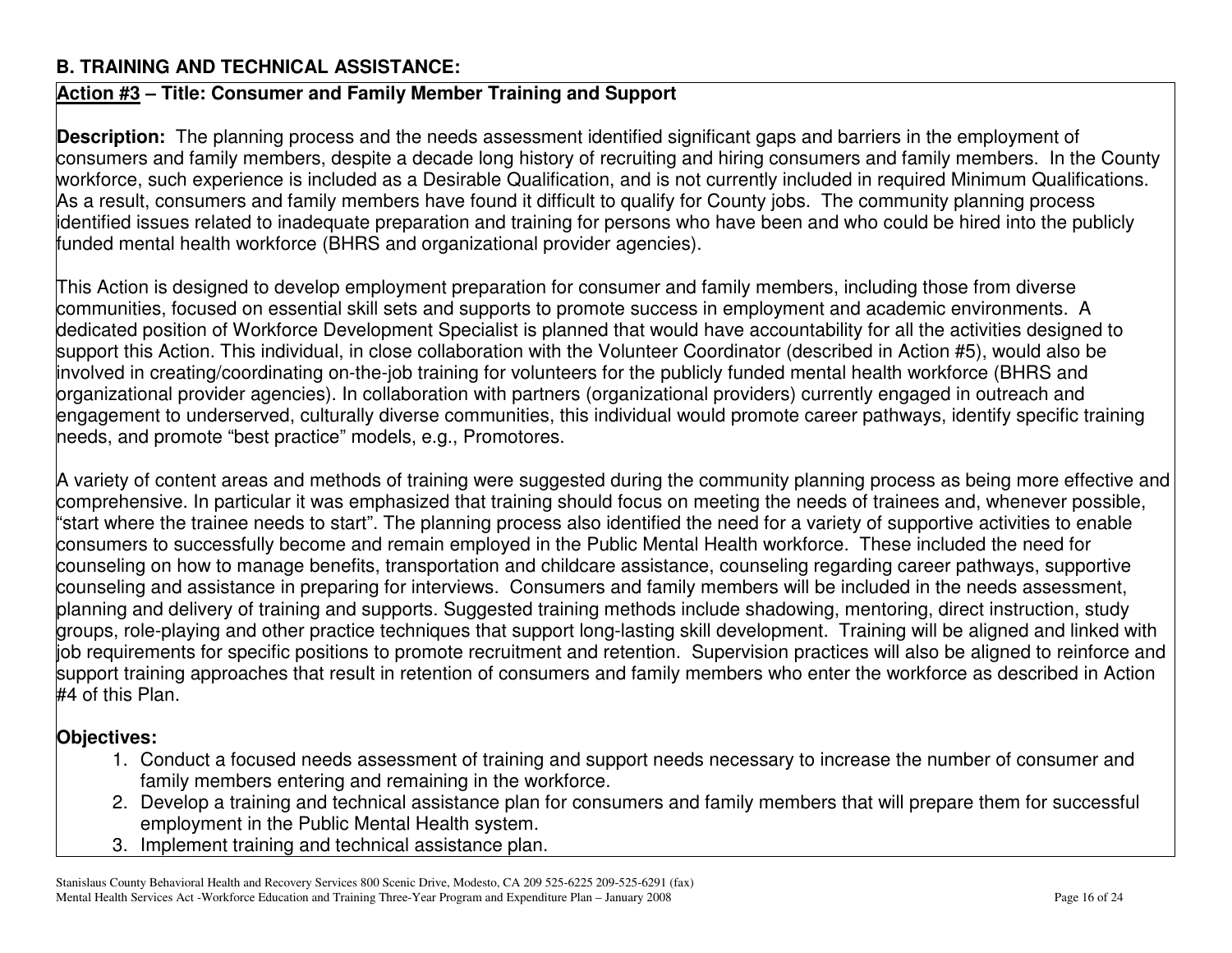- 4. Participate in at least 6 community events annually (health fairs, cultural celebrations, community events) and provide information about mental health career pathways.
- 5. By September 2008, implement psychosocial rehabilitation curriculum in collaboration with the community college.

**Budget justification:** Salaries and benefits for 1FTE Workforce Development Specialist to be hired in FY 08-09 at \$97,000, training and community events at \$50,000, general office supplies and administrative overhead at \$32,000.

| Budgeted Amount: FY 2006-07: \$00.00 | FY 2007-08: \$00.00 | FY 2008-09: \$179,000.00 |
|--------------------------------------|---------------------|--------------------------|
|                                      |                     |                          |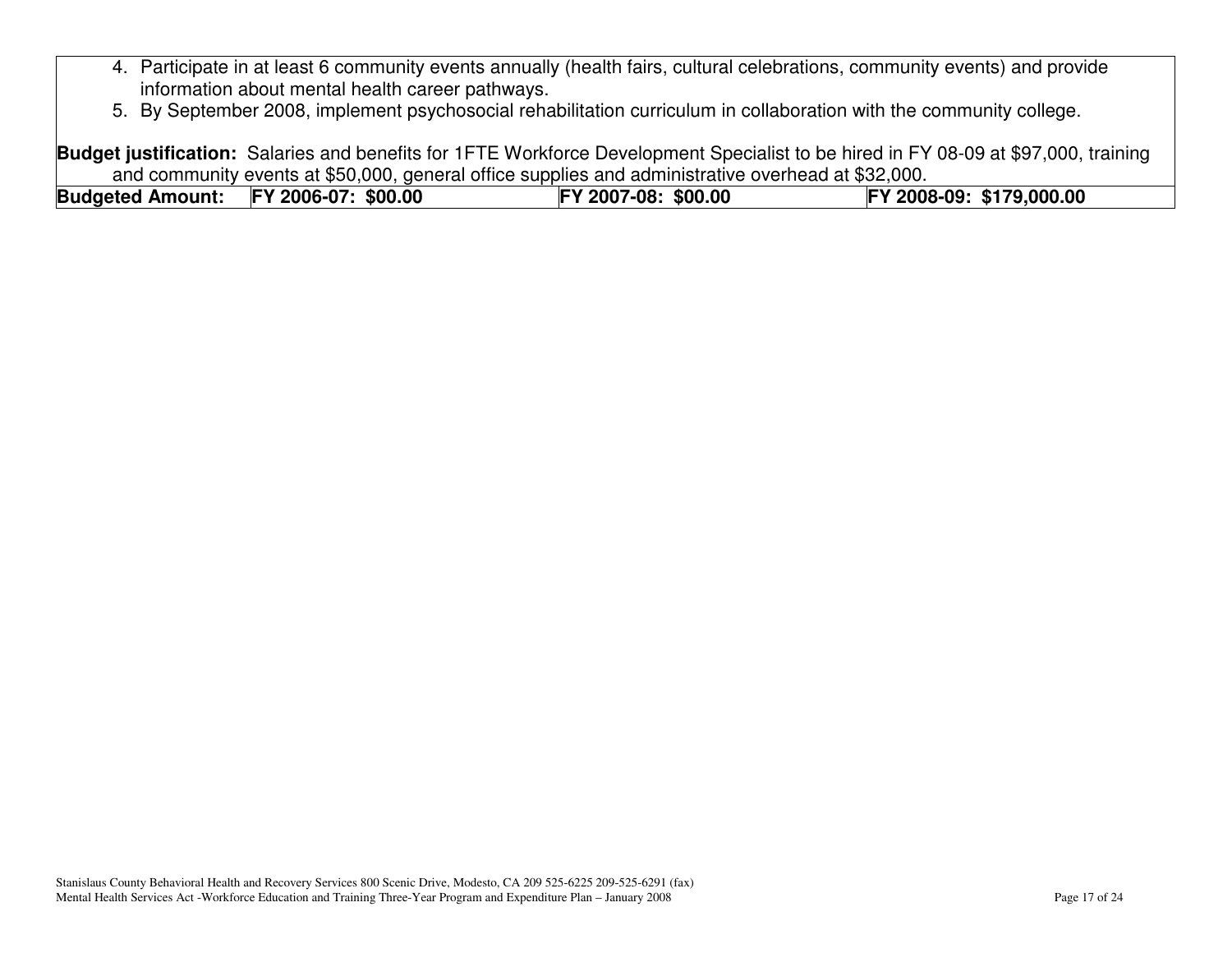#### **B. TRAINING AND TECHNICAL ASSISTANCE - continued**

### **Action #4 – Title: Workforce Development**

**Description:** The planning process described <sup>a</sup> need for training in <sup>a</sup> variety of skill sets necessary to address adapting the existing workforce to eventually match with <sup>a</sup> transformed mental health system. This action will directly reflect training needs identified by the stakeholder process in Behavioral Health and Recovery Services (BHRS) and organizational provider workforces. The overarching goal of training will be furthering MHSA essential elements throughout the existing workforce and expanding capacity to implement additional components of MHSA, primarily Information Technology and Prevention and Early Intervention.

Training will address <sup>a</sup> variety of key content areas that were identified during the planning process, including but not limited to community collaboration skills, resiliency and recovery, treatment of co-occurring disorders, how -to work with consumers and family members to ensure an integrated service experience, how to work with people from diverse to ensure <sup>a</sup> culturally competent service experience. Training will be designed with consumer and family member input and use consumer and family member trainers. Training would be offered to BHRS and organizational provider staff as well as allied professions (e.g., educators and primary care providers) to enhance knowledge and skills, especially in the areas of recovery and resilience. Training and Technical Assistance will be based on <sup>a</sup> training Needs Assessment and subsequent Training Plan that includes consumer and family member participation in the development and delivery of the Plan. An emphasis will be put on investing in training in the use of evidence-based practices where available. An additional emphasis will be using non-didactic teaching/learning methods that create enhanced learning and new skills. The BHRS Training Coordinator will be responsible for implementing this action in collaboration with BHRS and organizational provider leadership, the WET Coordinator and the Workforce Development Specialist.

#### **Objectives:**

- 1. Convene system-wide training committee (Mental Health Workforce Development Council) with broad representation inclusive of organizational providers, consumer and family members and culturally diverse members.
- 2. Conduct assessment and analysis of training and technical assistance necessary to transform system to MHSA goals.
- 3. Identify evidence-based curriculum and models to be considered by the Mental Health Workforce Development Council.
- 4. Develop <sup>a</sup> system-wide, comprehensive training plan based on MHSA transformation.

| <b>Budgeted Amount:</b> | <b>FY 2006-07:</b><br>\$00.00 | (2007)<br>\$00.00<br>$/ -08:$<br>IΕΥ | 2008-09: \$50,000.00 |
|-------------------------|-------------------------------|--------------------------------------|----------------------|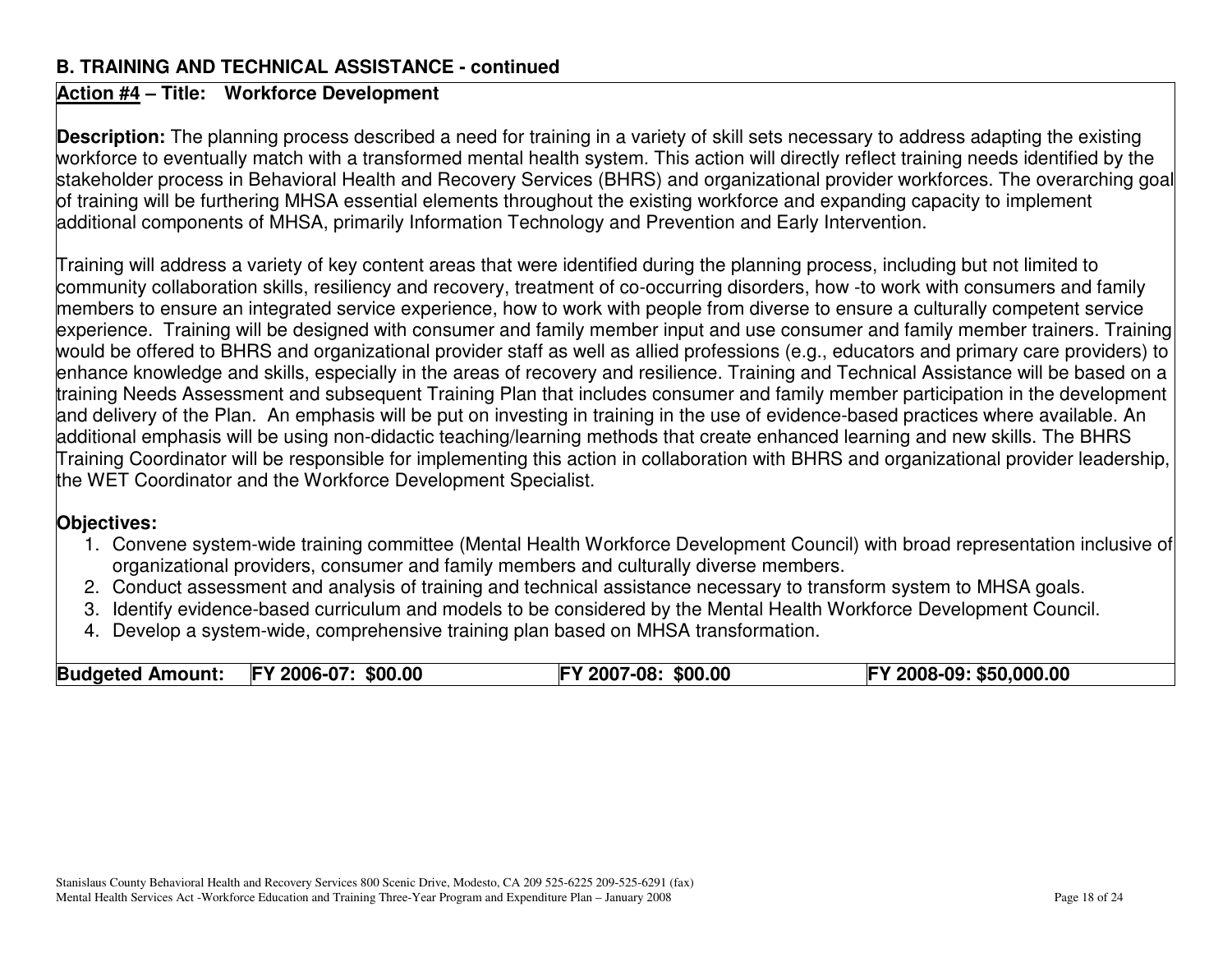# **C. MENTAL HEALTH CAREER PATHWAY PROGRAMS**

# **Action #5 – Title: Consumer and Family Member Volunteer Program**

**Description:** Consumers, family members and others prioritized the need to have <sup>a</sup> structure that supports and provides opportunities for volunteerism within the mental health system. This Action will be specific to the needs of consumers, family members, and diverse community members who wish to volunteer in the public mental health workforce. The overarching goal will be to creatively design <sup>a</sup> program that recruits, trains and supports volunteers of all ages. Individuals who wish to volunteer with no career pathway in mind, as well as individuals who desire entry into <sup>a</sup> career pathway resulting in employment in the Public Mental Health workforce will be served equally. This Action strongly addresses stakeholder input to increase volunteer opportunities as <sup>a</sup> way to build on individual preferences for preparation for future employment, the opportunity to "try out" volunteerism that leads to employment and opportunities to contribute as <sup>a</sup> volunteer without seeking employment. This program includes linking volunteers with training opportunities developed as part of Action #3.

A dedicated position of Workforce Volunteer Coordinator is planned that would have accountability for all the activities designed to support this Action. This individual, in close collaboration with the Workforce Development Specialist (Action #3), would also be involved in creating/coordinating on-the-job training for volunteers for the publicly funded mental health workforce in BHRS and in organizational provider agencies. Accountability includes ongoing programming to address the clear themes from the stakeholder process that will meet the need for support of volunteerism in the public mental health system, assist those who wish to make the transition from volunteer to worker in the public mental health system, address the need to recruit and retain volunteers of all ages from a variety of diverse communities, including consumers, family members, diverse and ethnic communities, retirees, and members of faith-based organizations.

# **Objectives:**

- 1. Expand existing volunteer opportunities to establish <sup>a</sup> consumer- and family member-oriented volunteer program within the Public Mental Health system.
- 2. Develop the necessary policies and processes to successfully implement the volunteer program.
- 3. Provide resources within BHRS and organizational providers for supervision and support of volunteers.
- 4. Provide training for supervisors of volunteers.
- 5. Establish and maintain volunteer records.

**Budget justification:** Salaries and benefits for 1 FTE Volunteer Coordinator funded at <sup>a</sup> Behavioral Health Advocate level position to be hired or contracted in FY 2008-09 (\$76,000). This budget also includes funds (\$85,000) for cost of trainers, travel expense to attend training, child-care for County and organizational provider volunteers, as well as administrative overhead of \$19,000.

| <b>Budgeted Amount:</b> | FY 2006-07: \$00.00 | FY 2007-08: \$00.00 | FY 2008-09: \$180,000.00 |
|-------------------------|---------------------|---------------------|--------------------------|
|                         |                     |                     |                          |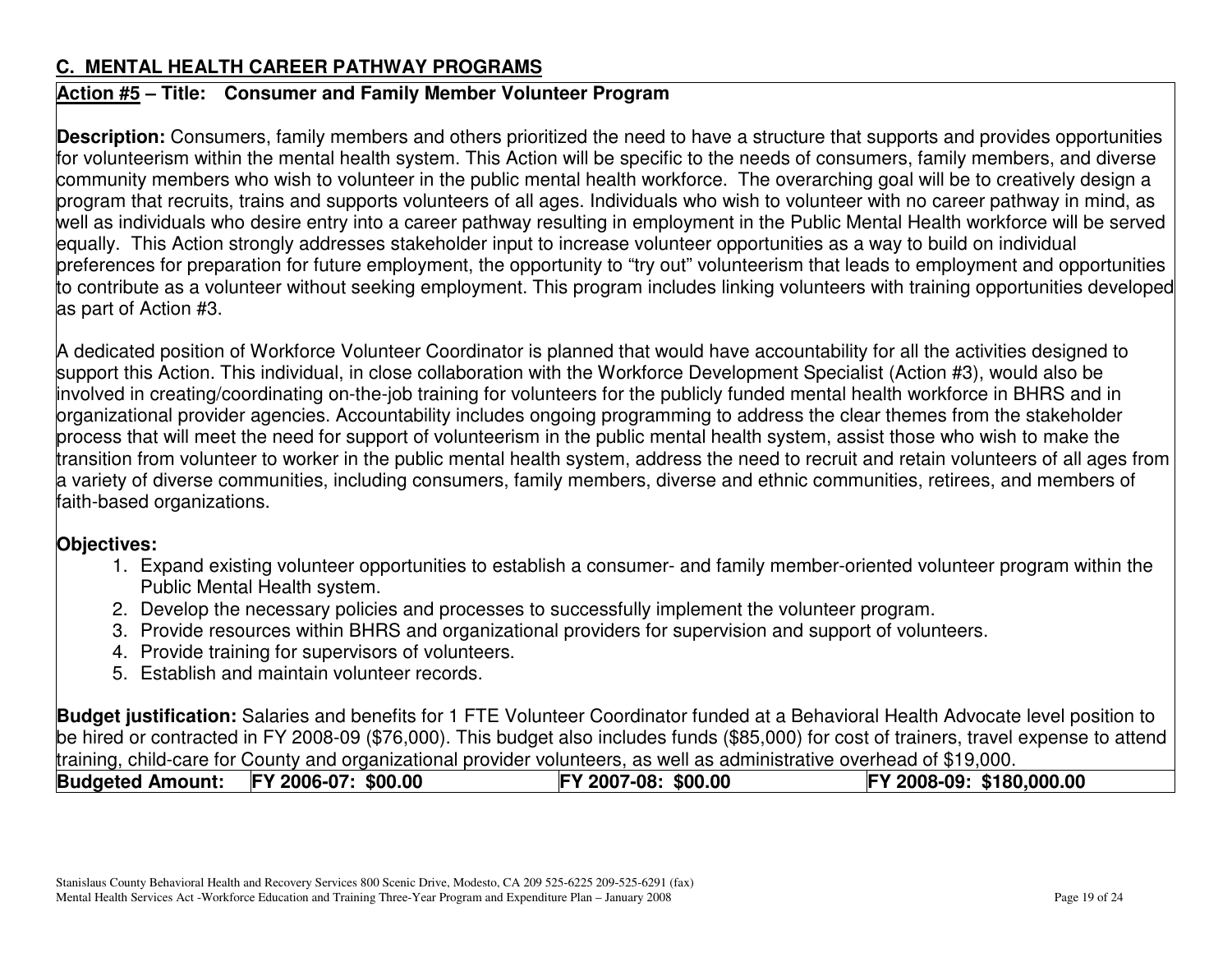#### **C. MENTAL HEALTH CAREER PATHWAY PROGRAMS - continued**

# **Action #6 – Title: Outreach and Career Academies**

**Description:** The community planning process identified <sup>a</sup> strong need to acquaint students in secondary education to the idea that <sup>a</sup> career in the mental health workforce is <sup>a</sup> possibility. A track or class in high school and junior high would offer an introduction to mental health careers to interested students. This action would begin by conducting <sup>a</sup> collaborative planning process between mental health providers and educational entities to develop curriculum that leads to entry into relevant post-secondary education. Special effort would be made to involve youth from diverse ethnic communities where access to knowledge about mental health careers is limited and stigma regarding mental illness is strong.

This Action would include a combination of curriculum developed in partnership with educational entities, and supervised exposure to Public Mental Health occupations offered to Junior and Senior High School students. There will also be <sup>a</sup> special focus on community outreach and promotion to students and their families in diverse communities. To achieve this goal people from diverse communities will be recruited to provide these outreach efforts ensuring credibility in the outreach as well as opportunity for modeling. Components of this action will include, funding for school districts to develop mental health curriculum and mental health professions academy, paid internships, <sup>a</sup> speaker's bureau and outreach at community events. Educational entities will be key partners in the development and implementation of this Action. This activity will be overseen by the W.E.T. Coordinator (Action #1) and coordinated by the Workforce Development Specialist (Action #3).

# **Objectives:**

- 1. Develop <sup>a</sup> contract with at least one school district with the outcome of starting <sup>a</sup> Mental Health Professions Academy or similar program by September 2008.
- 2. Conduct a minimum of 12 speaking engagements annually to youth and their families from and within diverse communities.
- 3. Provide 6 paid internships for high school students annually.
- 4. Provide opportunities for high school age volunteers in at least four agencies within the public mental health system.

**Budget justification:** Funds used in this Action item will pay for contract costs associated with assisting school districts to enroll teachers in <sup>a</sup> Mental Health Professions Academy, funds for internships for students, and staff costs for outreach activities.

| <b>Budgeted Amount:</b> | FY 2006-07: \$00.00 | FY 2007-08: \$00.00 | FY 2008-09: \$50,000.00 |
|-------------------------|---------------------|---------------------|-------------------------|
|                         |                     |                     |                         |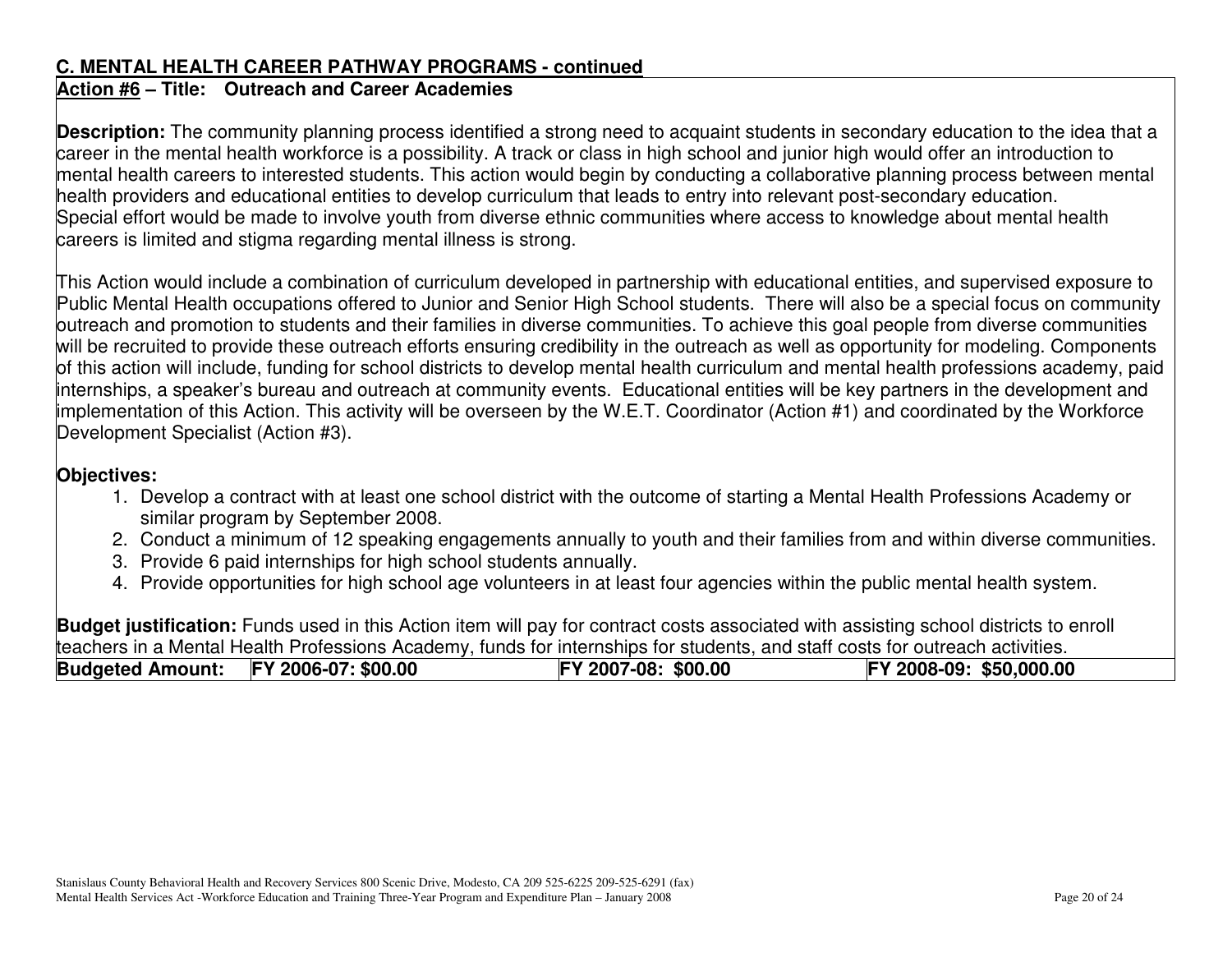#### **D. RESIDENCY, INTERNSHIP PROGRAMS**

#### **Action #7 – Title: Expanded Internship and Supervision Program**

**Description:** During the community planning process educational entities and staff at all levels identified the need for flexible and expanded internship opportunities at <sup>a</sup> variety of educational levels to begin to "grow our own". The community planning process also identified challenges that need to be addressed by this action and acknowledged that the challenges are related to longstanding workforce shortages. A key barrier is the lack of additional staff time to provide adequate levels of supervision due to the constraints of federal reimbursement requirements and revenue generation. There are also few incentives for persons with interest and skill in clinical supervision to add this task to their workload. Organizational providers, especially non-traditional, small, community agencies serving diverse communities, lack the staffing to meet the requirement of educational entities for supervision even though the experience gained at such agencies would be valuable. Internships at all levels of educational experience are needed (high school, community college, baccalaureate and graduate levels). The barriers identified to adequate staffing for internship programs were similarly identified as barriers to ongoing supervision for professional development of pre and post-licensed staff. During clinical supervision, concepts are transferred into skills that demonstrate real cultural competency, recovery and wellness orientation, ability to offer integrated service experience, community collaboration skills, and consumer and family driven services. Additional resources for clinical supervision that encourage the meaningful development of MHSA essential elements are central to transforming the Public Mental Health system.

This Action addresses both of these needs through the addition of resources dedicated to internship opportunities, supervision and consultation with expert cultural consultants, availability of clinical supervision of hours toward licensure of existing staff and increase of participation by individuals from underserved communities in internships. The BHRS Training Coordinator will be responsible for implementing this Action in collaboration with BHRS and organizational provider leadership, the WET Coordinator and the Workforce Development Specialist.

#### **Objectives:**

- 1. Provide at least 10 additional internship slots annually for master's level MSW/MFT students.
- 2. Develop <sup>a</sup> plan for establishing 10 internship/service learning slots annually for students pursuing undergraduate degrees.
- 3. Provide 1500 hours of clinical supervision and/or cultural consultation to existing workforce focused on development of skills.
- 4. Implement supervision structure to ensure supervision of interns, students and pre-licensed candidates.
- 5. Coordinate practicum opportunities within the public mental health system for undergraduate nursing and LVN students from Modesto Junior College and CSU Stanislaus.
- 6. Explore development of internships with educational entities (CSU Stanislaus, UCSF and UC Davis) for physician assistants and graduate nursing students including mental health nurse practitioners.

**Budget justification:** Funds will be set aside for internships, consultation, contracted supervision training and staff time through <sup>a</sup> local community based organization to do additional levels of supervision equivalent to 2000 hours.

| <b>Budgeted Amount:</b><br>FY 2008-09: \$150,000.00<br>FY 2006-07: \$00.00<br>$V$ 2007-08: \$00.00 |
|----------------------------------------------------------------------------------------------------|
|----------------------------------------------------------------------------------------------------|

Stanislaus County Behavioral Health and Recovery Services 800 Scenic Drive, Modesto, CA 209 525-6225 209-525-6291 (fax) Mental Health Services Act -Workforce Education and Training Three-Year Program and Expenditure Plan – January 2008 Page 21 of 24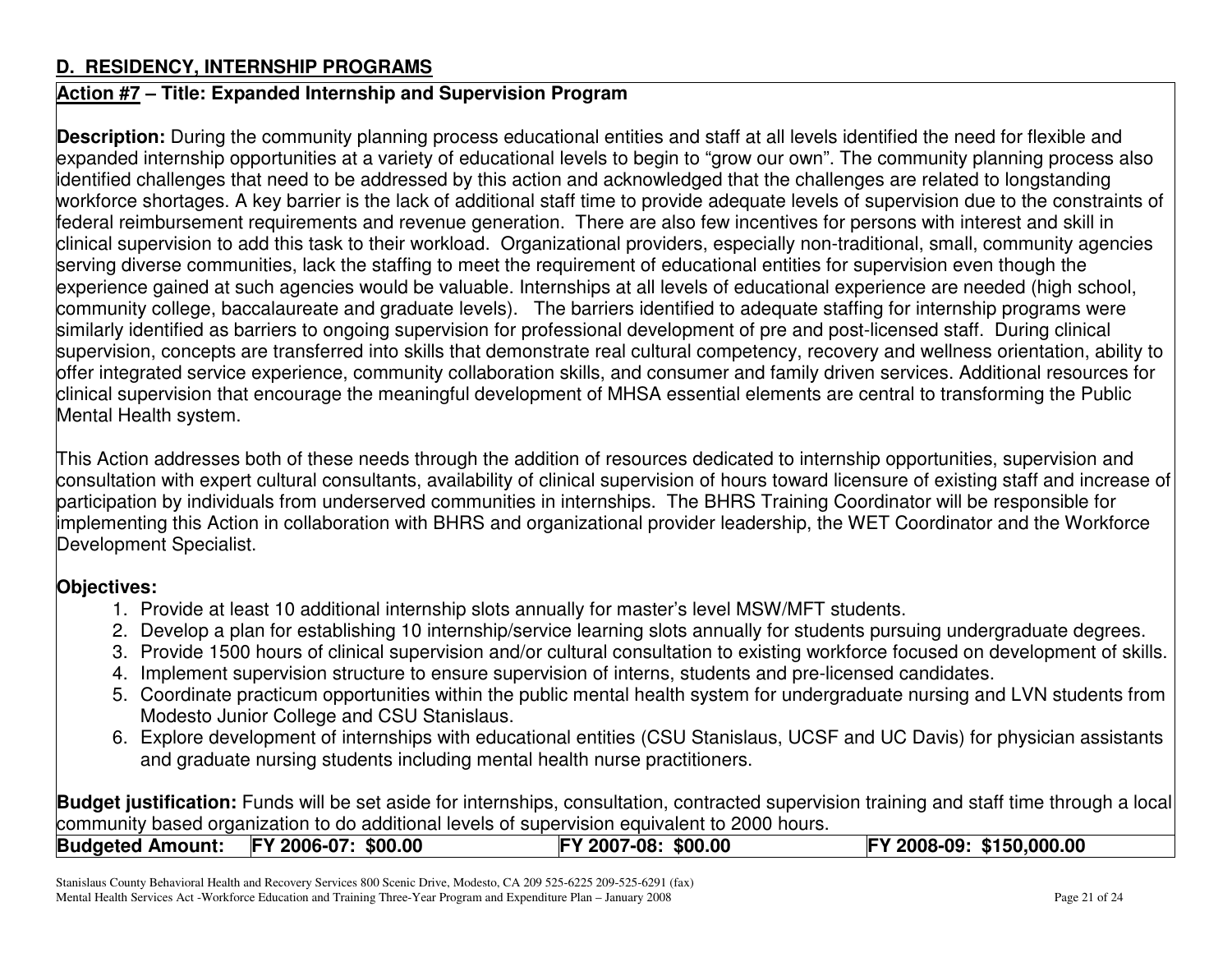# **E. FINANCIAL INCENTIVE PROGRAMS**

## **Action #8 – Title: Targeted Financial Incentives to Increase Workforce Diversity**

**Description:** A variety of financial incentives related to workforce development were identified as strong themes through the community planning process. The MHSA Representative Stakeholder Steering Committee recommended as top priority that financial incentives be linked with an ongoing assessment of 'hard to fill or retain' positions by language, cultural requirements, consumer and/or family member lived experience, special skills or classifications.

This Action proposes that financial incentives include educational scholarships and tuition and book reimbursement for BHRS and organizational provider staff working on Associate or Baccalaureate Degrees, as well as, educational stipends for graduate level education. Stipends will also be provided for potential graduate level recruits who meet established criteria based on the assessment of 'hard to fill or retain' positions. Granting of scholarships and stipends will be conditioned on requirements to work within the public mental health system. This Action is central to building <sup>a</sup> longer-term strategy of <sup>a</sup> coordinated mental health career pipeline and engagement of educational entities in developing curriculum that matches with transformational goals of the public mental health system.

BHRS will also expand its existing Consumer and Family Member Stipend Program to consumers and family members and members of diverse communities who want to return to school and eventually work within the public mental health system. The program will include <sup>a</sup> variety of incentives based on criteria derived from the Workforce Needs Assessment and intention to increase diversity in the workforce. This activity will be overseen by the WET Coordinator (Action #1) and coordinated by the Workforce Development Specialist (Action #3).

#### **Objectives:**

- 1. Establish contracts with CSU Stanislaus and other educational entities who wish to enter into <sup>a</sup> contractual agreement with BHRS consistent with MHSA Essential Elements for graduate stipends for MSW and MFT students in FY2008-09 with <sup>a</sup> focus on hard-to-fill positions.
- 2. Establish policies and processes for granting and payback of stipends and scholarships for current and potential staff.
- 3. Develop criteria for selection of persons for stipends and scholarships using needs assessment data.
- 4. Establish inclusive process with key stakeholder representation for reviewing applications and recommendations for scholarships and stipends.
- 5. Grant a minimum of 3 educational stipends and/or scholarships annually to existing or potential employees.

**Budget justification:** Funds will be set aside for stipends and scholarships. Funds in this Action will support stakeholder meetings and ongoing collaboration with educational entities. Future workforce and education allocations will be used to enhance this action plan.

| <b>Budgeted Amount:</b><br>FY 2006-07: \$00.00 | FY 2007-08: \$00.00 | FY 2008-09: \$58,800 |
|------------------------------------------------|---------------------|----------------------|
|------------------------------------------------|---------------------|----------------------|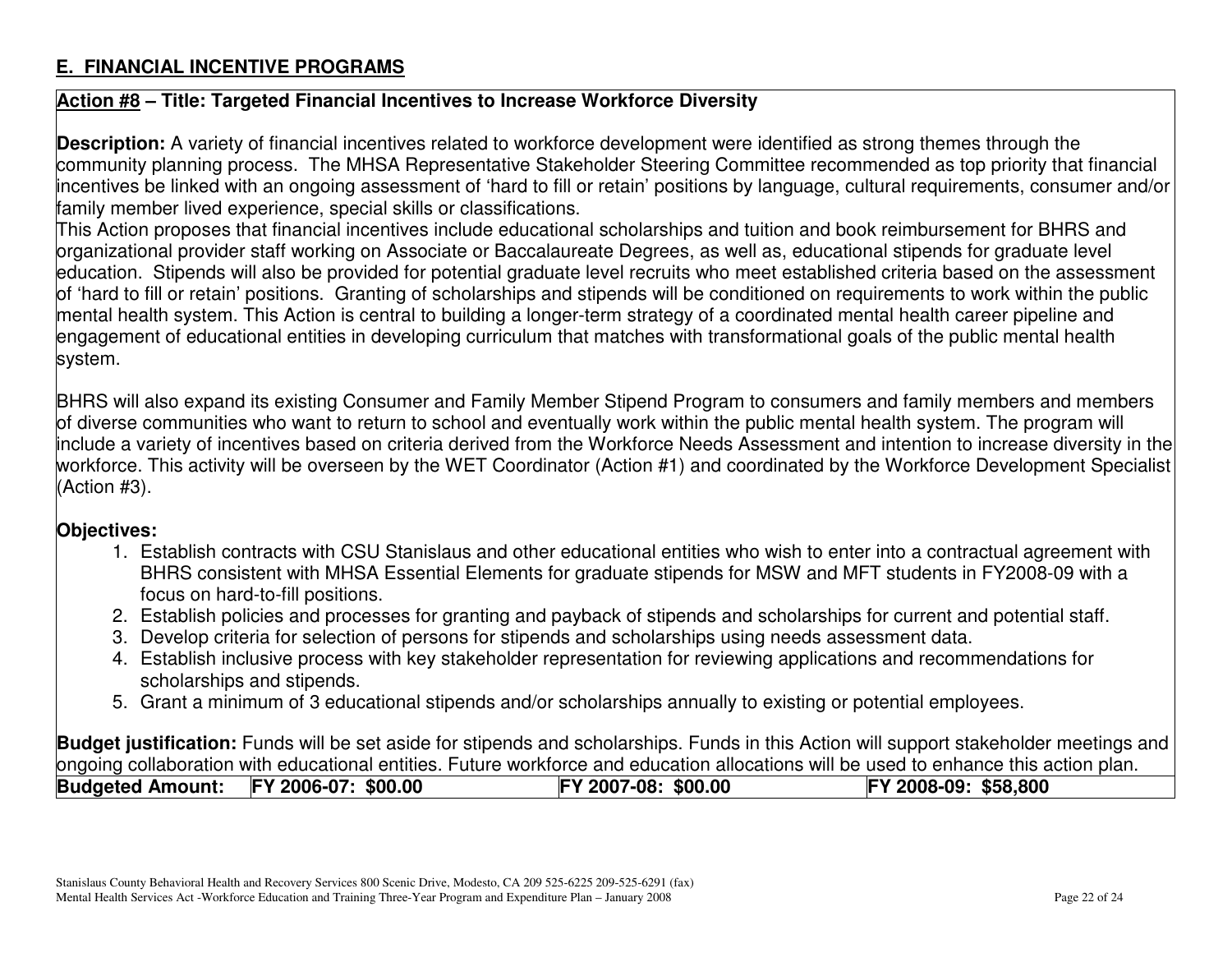# **EXHIBIT 5: ACTION MATRIX**

Please list the titles of *ACTIONS* described in Exhibit 4, and check the appropriate boxes (✔) that apply.

| <b>Actions</b><br>(as numbered in Exhibit 4, above)                                | recovery, and resilience<br>Promotes wellness, | Promotes culturally<br>competent service<br>delivery | inclusion of clients/family<br>Promotes meaningful<br>members | Promotes an integrated<br>service experience for<br>clients and their family<br>members | Promotes community<br>collaboration | workforce development)<br>infrastructure for<br>Staff support | Resolves occupational<br>shortages | Expands postsecondary<br>education capacity | and<br>Loan forgiveness,<br>scholarships,<br>stipends | Regional partnerships | Distance learning         | Career pathway programs | Employment of clients<br>and family members<br>within MH system |
|------------------------------------------------------------------------------------|------------------------------------------------|------------------------------------------------------|---------------------------------------------------------------|-----------------------------------------------------------------------------------------|-------------------------------------|---------------------------------------------------------------|------------------------------------|---------------------------------------------|-------------------------------------------------------|-----------------------|---------------------------|-------------------------|-----------------------------------------------------------------|
| (1)                                                                                | (2)                                            | (3)                                                  | (4)                                                           | (5)                                                                                     | (6)                                 | (7)                                                           | (8)                                | (9)                                         | (10)                                                  |                       |                           | (11) (12) (13)          | (14)                                                            |
| Action #1: WET Plan Coordination and<br>Implementation                             | X                                              | $\mathsf{x}$                                         | $\pmb{\mathsf{x}}$                                            | $\pmb{\times}$                                                                          | $\boldsymbol{\mathsf{X}}$           | $\pmb{\mathsf{X}}$                                            | $\pmb{\times}$                     | $\pmb{\times}$                              | $\pmb{\chi}$                                          | $\pmb{\times}$        | $\boldsymbol{\mathsf{X}}$ | $\pmb{\times}$          | $\mathsf X$                                                     |
| Action #2: WET Plan Consultation                                                   | X                                              | X                                                    | $\pmb{\chi}$                                                  | X                                                                                       | X                                   | X                                                             |                                    |                                             |                                                       |                       |                           |                         |                                                                 |
| <b>Action #3: Consumer and Family Member</b><br><b>Training and Support</b>        | X                                              | X                                                    | $\mathsf{x}$                                                  | $\boldsymbol{\mathsf{x}}$                                                               | X                                   | X                                                             | X                                  |                                             |                                                       |                       |                           | $\pmb{\chi}$            | $\mathsf{x}$                                                    |
| <b>Action #4: Workforce Development</b>                                            | X                                              | X                                                    | $\pmb{\chi}$                                                  | X                                                                                       | X                                   | $\mathsf{x}$                                                  |                                    | X                                           |                                                       |                       |                           | X                       | $\mathsf{x}$                                                    |
| <b>Action #5: Consumer and Family Member</b><br>Volunteer Program                  | X                                              | X                                                    | $\pmb{\chi}$                                                  | X                                                                                       | X                                   |                                                               | X                                  |                                             |                                                       |                       |                           | X                       | $\pmb{\mathsf{X}}$                                              |
| Action #6: Outreach and Career<br>Academies                                        | X                                              | X                                                    | X                                                             | X                                                                                       | X                                   |                                                               | X                                  |                                             |                                                       |                       |                           | X                       |                                                                 |
| Action #7: Expanded Internship and<br>Supervision Program                          | X                                              | X                                                    | X                                                             | X                                                                                       | X                                   | X                                                             | X                                  | X                                           |                                                       | X                     | $\boldsymbol{\mathsf{x}}$ |                         |                                                                 |
| Action #8: Targeted Financial Incentives to<br><b>Increase Workforce Diversity</b> | $\sf X$                                        | X                                                    | $\mathsf{x}$                                                  | X                                                                                       | X                                   | X                                                             | X                                  | X                                           | $\mathsf{x}$                                          | X                     | $\boldsymbol{\mathsf{x}}$ |                         | $\mathsf{X}$                                                    |